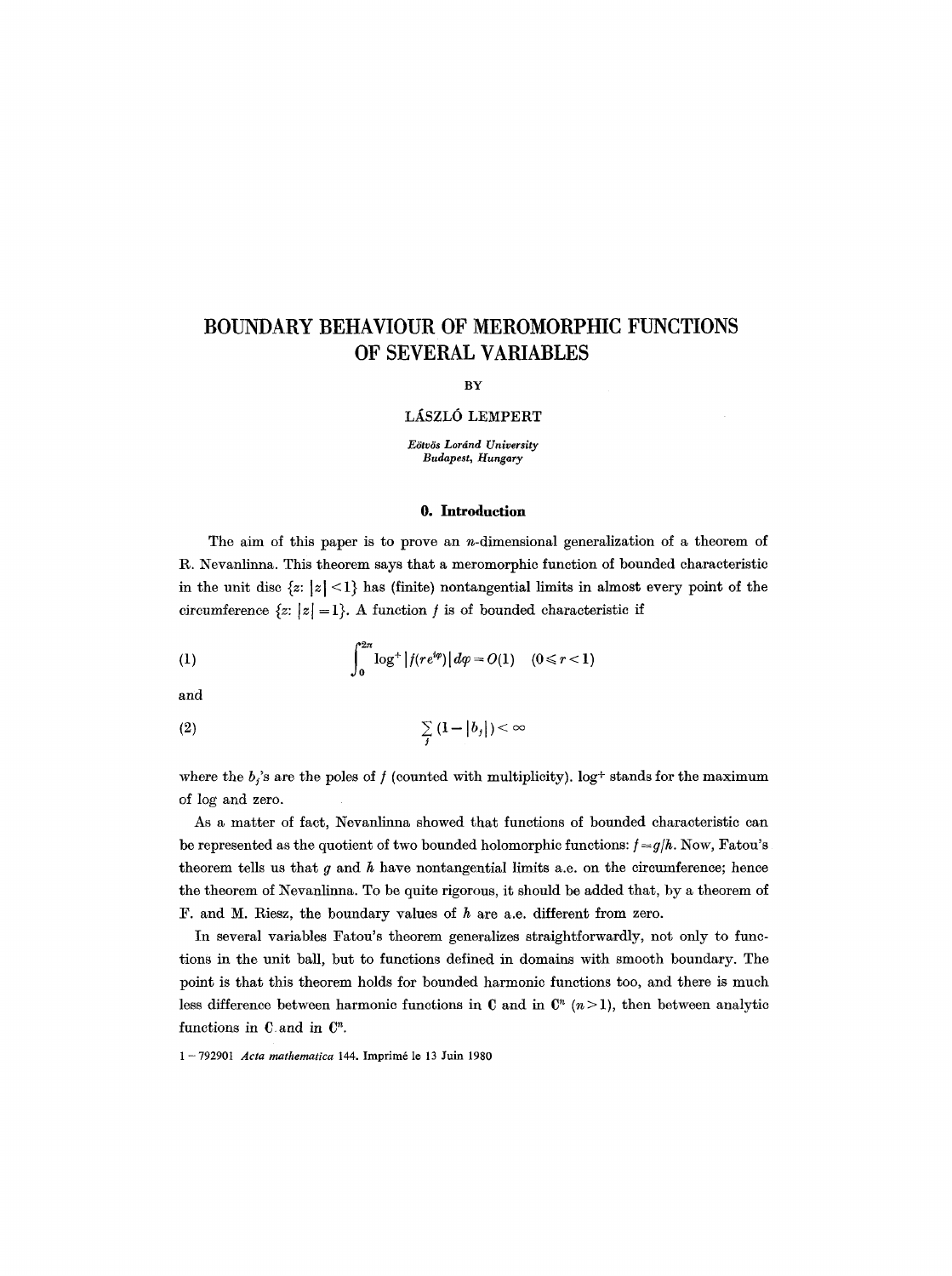The situation turns out to be more complicated if meromorphic functions of bounded characteristic are considered. These are defined by the conditions

(3) 
$$
\int_{\partial D_{\varepsilon}} \log^+ |f(z)| d\Omega(z) = O(1) \quad (0 < \varepsilon < \varepsilon_0)
$$

and

(4) 
$$
\int_P \delta(z, \partial D) d\mu(z) < \infty,
$$

where:

1. D is a bounded domain in  $\mathbb{C}^n$  with  $C^2$  boundary, f is a meromorphic function defined on it;

- 2.  $\delta(z, \partial D)$  denotes the distance of a point  $z \in \mathbb{C}^n$  to  $\partial D$ ;
- 3.  $D_{\varepsilon} = \{z \in D: \delta(z, \partial D) \ge \varepsilon\}$ . For small  $\varepsilon > 0$ ,  $\partial D_{\varepsilon}$  is  $C^1$ ;
- 4.  $d\Omega$  is the  $(2n-1)$ -dimensional surface element;
- 5.  $P$  is the set of poles of  $f$ ;

6.  $d\mu$  is the  $(2n-2)$ -dimensional surface element with the modification that it counts poles of higher order with multiplicity.

The set of these functions will be denoted by  $B = B(D)$ .

Fortunately, in general, such functions can not be represented as the quotient of two bounded holomorphic functions, see W. Rudin [5]. Thus, if one wants to investigate the boundary behaviour of a function  $f \in B$ , the one-variable method will be of no use. In [7] E. M. Stein found one way to settle the problem for the class  $N \subseteq B$ , i.e. for holomorphic functions subject to the condition (3). He used (pluri-)subharmonic majorants and maximal functions to prove the existence of nontangential limits in a.e. point of  $\partial D$ . It seems, however, that the case of meromorphic functions can not be settled with his ideas. (Although, by a result of H. Skoda (see [6]) on certain pseudoconvex domains every  $f \in B$  is the quotient of two functions from N. This solves the problem in special cases.)

As stated above, bounded holomorphic functions in several variables present nothing new compared with the one-variable case. This is true only as long as nontangential convergence is concerned. A. Korányi has discovered the phenomenon that in more than one dimension boundary points can be approached even parabolieally from certain directions, and the bounded holomorphic function still has limits under such an approach in a.e. boundary point (see Korányi [2]). This sort of approach was termed "admissible" in [2]. For the exact definition see Chapter 6. The original result (for balls and bounded functions) has been extended to more general domains and larger classes of functions by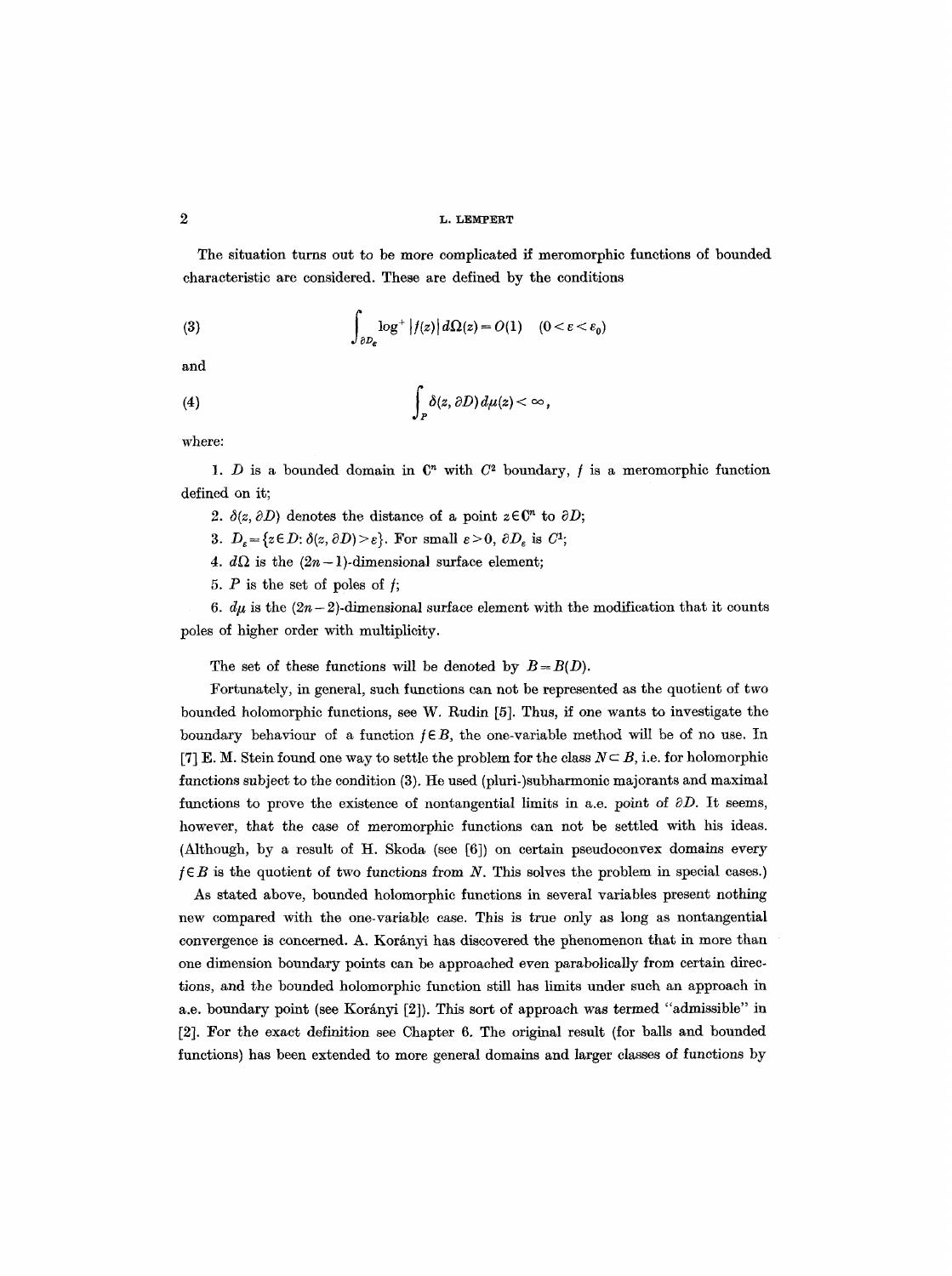several authors, finally by E. M. Stein in [7] to domains with  $C<sup>2</sup>$  boundary and functions of class N.

The main result of this paper is the proof of the admissible convergence in a.e. boundary point for functions of class B. En route we shall prove the Blaschke condition for the zeros of such a function. The Blaschke condition has been proved for the class  $N$ on special domains by several authors, see e.g.P.S. Chee [1] and P. Malliavin [3]. However, for the class  $B$  it was not to be found in the literature. Therefore, we shall give the proof here. We would like to express our thanks to the referee for showing us the short proof to be given in Chapter 2.

#### **1. Outline of the proof of the main theorem**

Before going into the thick of the proof, it may be useful to give some motivations. This will be done in the one variable case. Thus, let now D be the unit disc  $\{z: |z| < 1\}$ , and consider a holomorphic function on it. We may even suppose that this function  $f \not\equiv 0$  is bounded. The claim is that

#### (5) *to almost no point of the circumference*  $\partial D$  *can the zeros of f accumulate nontangentially.*

That is, the set of those  $\zeta \in \partial D$  where the zeros of f can accumulate nontangentially, is of zero measure on D.

This follows easily from the theorems of Fatou and of F. and M. Riesz. Indeed, suppose that the zeros accumulate nontangentially to a  $\zeta \in \partial D$ . There are two possibilities. Either f has no nontangential limit in  $\zeta$ , or the nontangential limit is zero. Both can happen only if  $\zeta$  is in a certain set of zero measure, and we are done.

There is an other way to deduce (5), this time from the Blaschke condition

$$
\sum_{k} (1 - |a_k|) < \infty,
$$

where  $a_1, a_2, \ldots$  denote the zeros of f. To see this, choose a fixed angle  $\theta \in (0, \pi/2)$  and consider the set  $E_{\theta}$  of those  $\zeta \in \partial D$  where the zeros can accumulate " $\theta$ -angularly" or in a " $\theta$ -Stolz-angle". This means that  $\zeta$  is an accumulation point of zeros  $a_k$  satisfying the inequality  $|\arg (1 - a_k/\zeta)| < \theta$ . For every k, construct now an arc  $A_k \subset \partial D$  with middlepoint  $a_k/|a_k|$  and of length  $|A_k| = 3(1 - |a_k|)$  tg  $\theta$ . It is easy to see that every  $\zeta \in E_\theta$  is contained in infinitely many  $A_k$ 's. Since

$$
\sum_{1}^{\infty} |A_k| = \sum_{1}^{\infty} 3(1-|a_k|) \text{ tg } \theta < \infty,
$$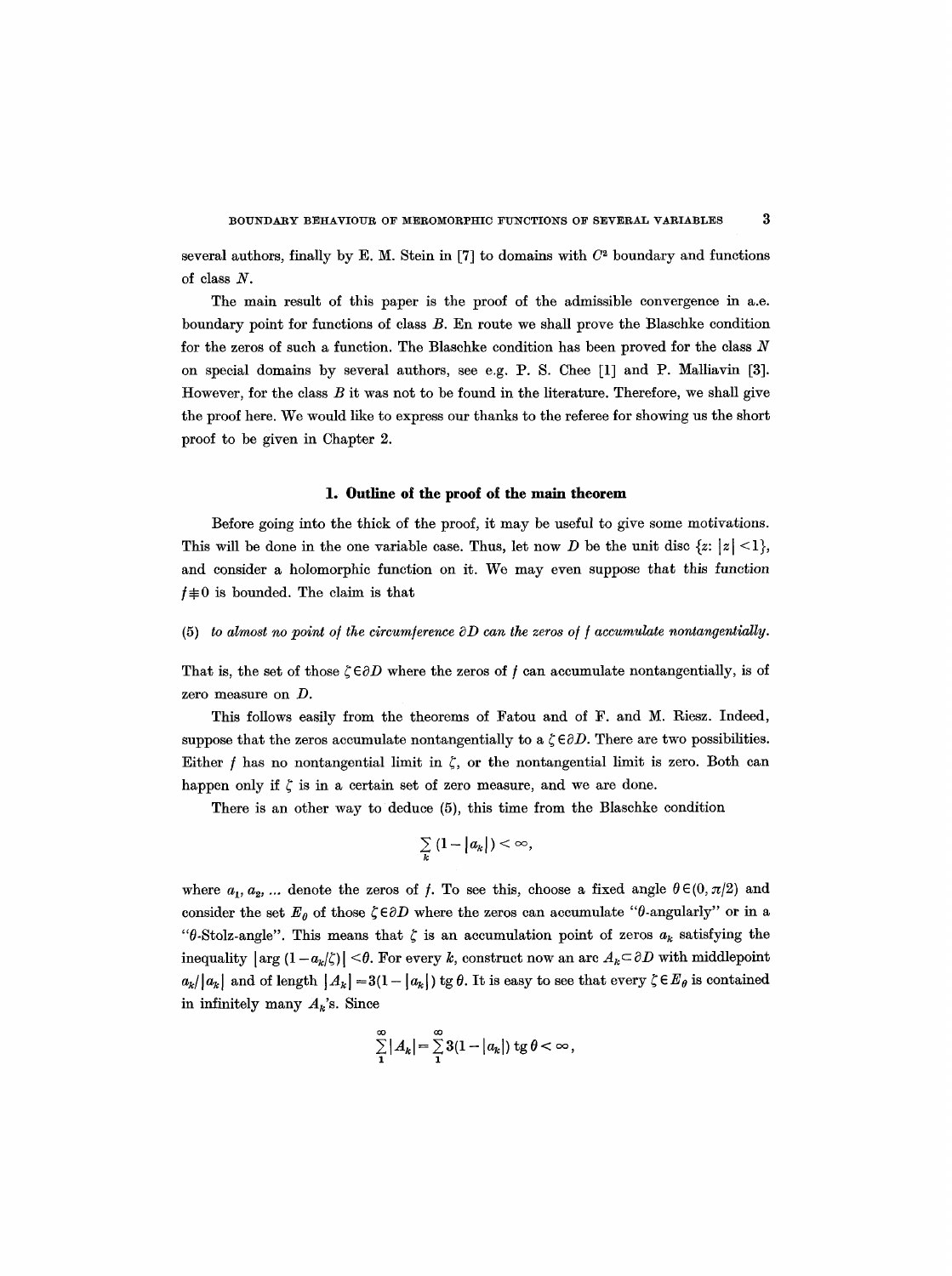an application of the Borel-Cantelli lemma shows that  $E_{\theta}$  is of zero measure. But this, in turn, implies (5).

Thus we observe that both statements

 $(6)$  *f* has nontangential limits in a.e. point of  $\partial D$ 

and

(7) the zeros  $a_k$  of f satisfy  $\sum (1-|a_k|) < \infty$ 

(separately) imply (5). Would it be too daring to guess that the implication (5)  $\Rightarrow$  (6) also holds? Because then it would be possible to deduce Fatou's theorem (or Nevanlinna's theorem) from the Blaschke condition (7) according to the pattern  $(7) \Rightarrow (5) \Rightarrow (6)$ .

Of course, such a guess *would* be too daring. For even the total lack of zeros does not give us any control whatsoever on the boundary behaviour of a function.

But suppose we substitute (5) by the more general statement

(5') *for every*  $w \in \mathbb{C}$ , to almost no point of  $\partial D$  can the roots of the equation  $f(z) = w$ *accumulate nontangentiaUy.* 

Does  $(5')$  imply  $(6)$ ?

This is a better question. In fact, it is so good that we were unable to answer it. Instead, we could prove the weaker  $(5') + (8) \Rightarrow (6)$  implication, where (8) stands for the statement

(8)  $$ 

Weak it may be, but this implication is the key in our approach. Here is our scheme (now for a smooth domain  $D \subset \mathbb{C}^n$  and a meromorphic function of bounded characteristic f defined on it):

I. First we prove the Blaschke condition, i.e.  $(4)$ , with P replaced by the set  $N_w = \{z: f(z) = w\}, w \in \mathbb{C}$  fixed.

II. Then we shall show that the Blaschke condition implies (5').

III. We shall proceed by showing that in a.e. point of  $\partial D$  there is a direction along which  $f$  tends to a limit.

IV. Finally, it will be deduced from II. and III. that / has nontangential limits a.e. on  $\partial D$ .

Once this accomplished, the whole story will have to be repeated with "nontangential" everywhere replaced by "admissible".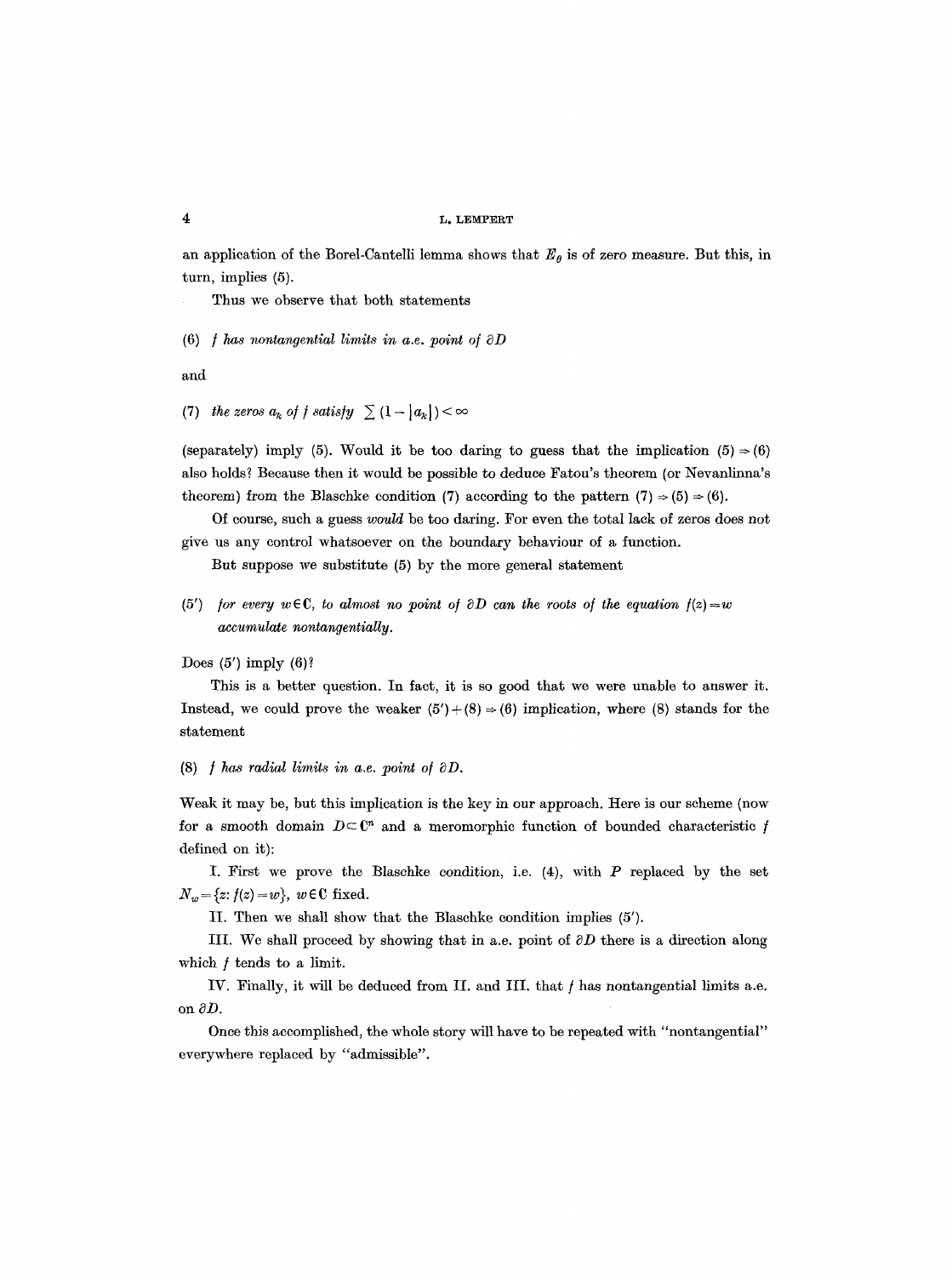Finally, some words about the notations and terminology. We shall need too many letters to use them consistently. Nevertheless, here are some notations which will be preserved throughout the paper, z and  $\zeta$  (and Z,  $\zeta$  etc.) will be points of  $\mathbb{C}^n$  (n>1),  $\zeta$ mostly a boundary point of a fixed domain  $D \subset \mathbb{C}^n$ . The complex coordinates of z will be  $z_1, ..., z_n; z_j = x_j + iy_j, z'$  will denote the point  $(z_2, ..., z_n)$ . Thus  $z = (z_1, z')$ . Similar conventions hold for  $\zeta$ , Z etc.  $|z| = (\sum_{i=1}^{n} |z_i|^2)^{\frac{1}{2}}$ ; if A and B are subsets of  $\mathbb{C}^n$ , then

(9) 
$$
\delta(A, B) = \inf \{ |z - Z| : z \in A, Z \in B \}.
$$

 $\delta(z, A) = \delta({z}, A)$ . grad means real gradient,  $\langle, \rangle$  means real,  $\langle \langle, \rangle \rangle$  means complex scalar product. Thus  $\langle\langle z, w\rangle\rangle = \sum z_i \bar{w}_i$ ;  $\langle z, w\rangle = \text{Re}\langle\langle z, w\rangle\rangle$ . Parallel and orthogonal will be used in the real sense, unless otherwise stated.  $\mu$  stands for the  $(2n-2)$ -dimensional Hausdorff measure. By "zero set of a meromorphic function" we shall understand something more than the mere collection of those points where the function vanishes. Namely we shall count multiple zeros with corresponding multiplicity. This regards integration on and area of zero sets. For instance

$$
\mu\{z: h(z) = 0\} = \frac{1}{2}\mu\{z: h^2(z) = 0\}.
$$

The same convention holds for the set of poles. Closure of a set will be denoted by a bar. Finally,  $K_1, K_2, \ldots$  will denote positive "constants". In every case it will be explained to what extent they are constant. The notation  $O(1)$  will also be used.

#### **2. The Blaschke condition**

Let  $D \subset \mathbb{C}^n$  be a bounded domain with  $C^2$  boundary  $\partial D$ . Denote by  $\Delta(z)$  the distance  $\delta(z, \partial D)$  of z to  $\partial D$ ; let

$$
D_{\varepsilon} = \{ z \in D \colon \Delta(z) > \varepsilon \},\
$$

Denote by  $v(z)$  the exterior unit normal vector to  $\partial D_{\Delta(z)}$  in z. For  $z \in D$  near enough to  $\partial D$  this makes sense, since then  $\partial D_{\Delta(z)}$  will be of class C<sup>1</sup>, Moreover, if  $\varepsilon_0$  is small, the mapping

$$
\partial D \times [0, \varepsilon_0] \ni (\zeta, \varepsilon) \mapsto \zeta - \varepsilon v(\zeta) \in D \diagdown D_{\varepsilon_0}
$$

is a C<sup>1</sup>-diffeomorphism. For the sake of simplicity we shall suppose that  $\varepsilon_0 = 1$ . Then  $\partial D_{\varepsilon}$  is  $C^1$  for  $0 \leq \varepsilon \leq 1$ . Let  $d\Omega_{\varepsilon}$  denote the surface element on  $\partial D_{\varepsilon}$ ,  $d\Omega_0 = d\Omega$ .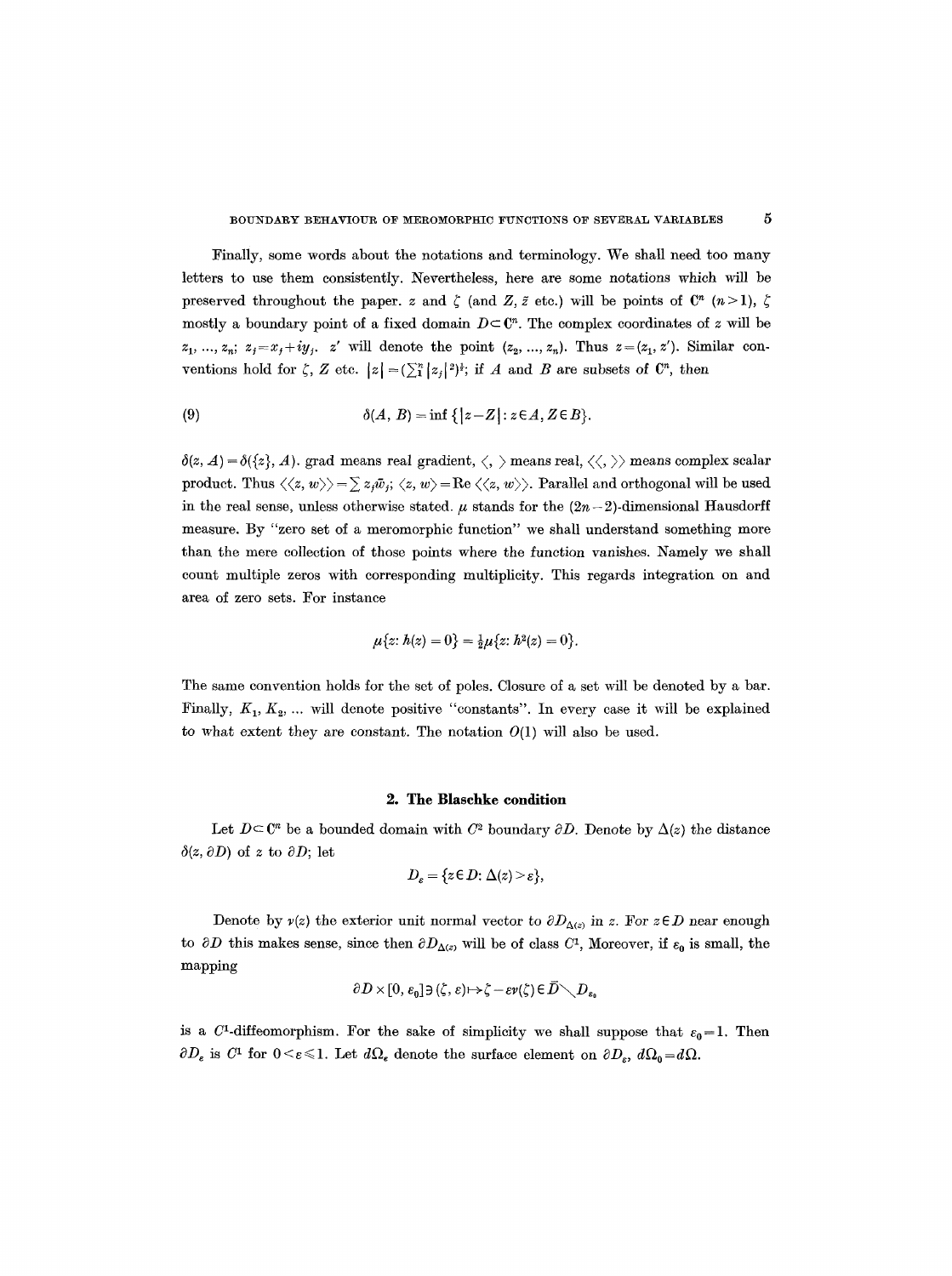THEOREM 1. *With the above* notation8 *and assumptions concerning D, suppose* that  $f \not\equiv 0$  is a meromorphic function of bounded characteristic on D, i.e.

(10) 
$$
\int_{\partial D_{\varepsilon}} \log^+ |f(z)| d\Omega_{\varepsilon}(z) = O(1) \qquad (0 < \varepsilon \leq 1)
$$

*and* 

(11) 
$$
\int_P \Delta(z) d\mu(z) < \infty,
$$

*where P is the set of poles of f. Let*  $N = \{z \in D : f(z) = 0\}$ . *Then* 

(12) 
$$
\int_{N} \Delta(z) d\mu(z) < \infty.
$$

*Proof.* The proof is based on Green's formula for subharmonic functions. Let  $\sigma_0$  and  $\sigma_1$  be the nonnegative measures associated to the zero set and pole set of */* in *D*, so that we have in the sense of distribution theory in  $D$ 

$$
\Delta \log |f| = \sigma_0 - \sigma_1.
$$

Let  $V_j$  be a subharmonic function in D such that  $\Delta V_j = \sigma_j$  for  $j=0, 1$ , and let H be the harmonic function in  $D$  defined by

$$
H = \log |f| - V_0 + V_1.
$$

Let be respectively  $G_{\varepsilon}$  and  $P_{\varepsilon}$  the Green function and the Poisson kernel associated to the open set  $D_{\varepsilon}$  and a fixed point  $z^0 \in D$ , which is neither pole nor zero of f.

Then Green's formula gives

(13) 
$$
\int_{\partial D_{\epsilon}} P_{\epsilon} V_{j} d\Omega_{\epsilon} = \int_{D_{\epsilon}} G_{\epsilon} d\sigma_{j} + V_{j}(z^{0}),
$$

$$
\int_{\partial D_{\epsilon}} P_{\epsilon} H d\Omega = H(z^{0}).
$$

Therefore we obtain

(14) 
$$
\int_{\partial D_{\varepsilon}} P_{\varepsilon} \log |f| d\Omega_{\varepsilon} = \int_{D_{\varepsilon}} G_{\varepsilon} d\sigma_0 - \int_{D_{\varepsilon}} G_{\varepsilon} d\sigma_1 + \log |f(z^0)|.
$$

But  $G_{\varepsilon}$  increases to  $G_0$ , and for all  $\varepsilon > 0$  we have

(15) 
$$
\int_{D_{\varepsilon}} G_{\varepsilon} d\sigma_1 \leq \int_{D} G d\sigma_1 = K_1 < \infty
$$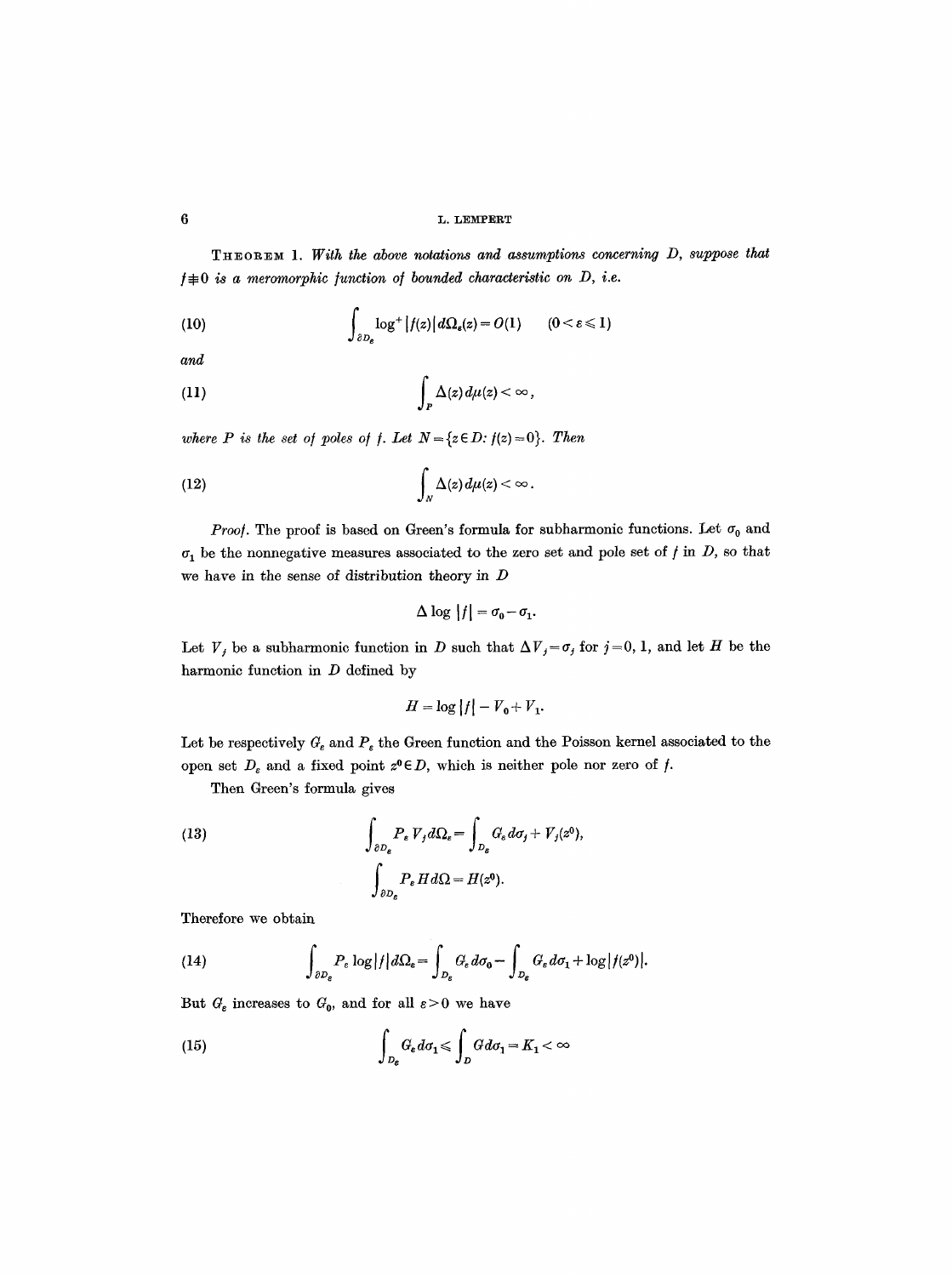(using the definition of class  $B$ ). On the other hand

(16) 
$$
\int_{\partial D_{\varepsilon}} P_{\varepsilon} \log |f| d\Omega_{\varepsilon} \leq \int_{\partial D_{\varepsilon}} P_{\varepsilon} \log^{+} |f| d\Omega_{\varepsilon} \leq K_2 \int_{\partial D_{\varepsilon}} \log^{+} |f| d\Omega_{\varepsilon}
$$

because  $\partial D$  is of class  $C^2$ . Then the estimates (14), (15) and (16) imply

$$
\int_D G_0 d\sigma_0 = \lim_{\epsilon \to 0} \int_{D_{\epsilon}} G_{\epsilon} d\sigma_0 < \infty ,
$$

which is equivalent to (12).

#### **3. Boundary behaviour of the zero set**

In this chapter we shall use the notations and assumptions of Theorem 1.

*Definition.*  $\zeta \in \partial D$  is a nontangential (or angular) accumulation point of a set  $S \subset D$ if there is a cone  $C_{\alpha}(\zeta)$  with vertex  $\zeta$ , axis  $-v(\zeta)$ , and aperture  $\alpha < \pi$  so that  $\zeta$  is an accumulation point of  $S \cap C_{\alpha}(\zeta)$ .

LEMMA 1. The nontangential accumulation points of  $N = \{z \in D : f(z) = 0\}$  constitute a *set o/ zero measure on ~D.* 

COROLLARY. The same holds if N is replaced by  $N_w = \{z \in D : f(z) = w\}$   $(w \in C)$ , or by P.

*Proof of the corollary.* If  $f(z)$  is of bounded characteristic, so is  $f(z) - w$  and  $1/f(z)$  (this latter in view of Theorem 1 and its proof).

For the proof of the lemma we shall need the following result, first proved by P. Lelong and H. Rutishauser (see L. I. Ronkin [5] p. 370):

**PROFOSITION** 1. If a function is meromorphic in a ball of radius r in  $\mathbb{C}^n$  and vanishes at the centre of the ball, then the  $(2n-2)$ -dimensional area of its zero set is at least  $\omega_{2n-2} r^{2n-2}$  (where  $\omega_k$  is the volume of the unit ball in the Euclidean k-space). In other words, *the area of the zero set is minimal for linear functions.* 

*Proof of Lemma 1.* The measure of a set X on  $\partial D$  ((2n-1)-dimensional Hausdorff measure) will be denoted by  $\Omega(X)$ . For  $\zeta \in \partial D$ ,  $C_{\alpha}(\zeta)$  will mean the cone described in the above definition.

It will clearly be sufficient to prove that given an  $\alpha \in (0, \pi)$ , the set

$$
E = E_{\alpha} = \{ \zeta \in \partial D \colon \zeta \in C_{\alpha}(\zeta) \cap N \}
$$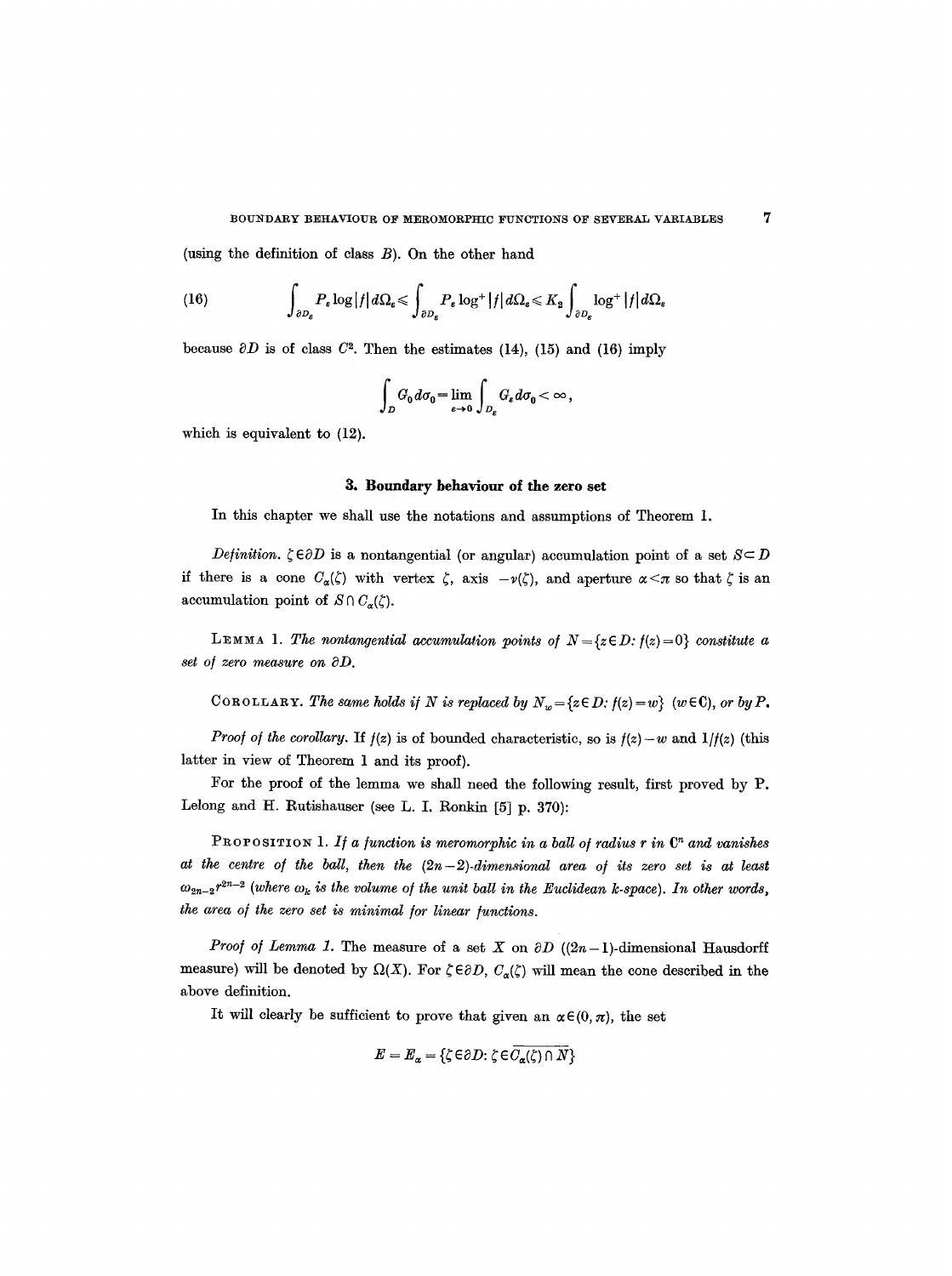is of zero measure. Fix  $\alpha$ ; from now on in this proof all constants  $K_7, K_8, \ldots$  may depend beside  $D$  and  $f$  also on  $\alpha$ .

Consider two points  $\zeta \in \partial D$  and  $z \in D$ . If  $z \in C_{\alpha}(\zeta)$  is near enough to  $\zeta$ , then  $\zeta$  will be contained in the ball  $B(z)$  of radius  $K<sub>7</sub>\Delta(z)$  around z. Introduce the sets

$$
B_k = \bigcup \{ B(z) : z \in N, \ \ 2^{-k+1} > \Delta(z) \geq 2^{-k} \}.
$$

By the preceding remark, points of  $E$  will be contained in  $B_k$  for infinitely many  $k \in \mathbb{N}$ . We are going to show that

$$
(17) \qquad \qquad \sum_{k=1}^{\infty} \Omega(B_k \cap \partial D) < \infty;
$$

once this established, the Borel-Cantelli lemma will guarantee that  $E$  is indeed of measure zero.

Choose a  $k \geq 2$ . Around points of the set

$$
N^k = \{ z \in N; \, 2^{-k+1} > \Delta(z) \geqslant 2^{-k} \}
$$

construct balls  $B'(z)$  of radius  $2^{-k-1}$  and select a maximal disjoint system of these balls:  $B'(z<sup>1</sup>), B'(z<sup>2</sup>), ...$  If these selected balls are replaced by twice as big concentric balls, the resulting system will cover the whole  $N^k$ . Therefore if they are replaced by  $K_s$  times as big concentric balls, these enlarged balls will cover  $B_k$  (provided that  $K_8$  is sufficiently large). Hence

(18) 
$$
\Omega(B_k \cap \partial D) \leq K_{\mathfrak{g}} \sum_j \Omega(B'(z^j) \cap \partial D).
$$

**Obviously** 

$$
\Omega(B'(z')\cap \partial D)\leqslant K_{10}2^{-k(2n-1)}.
$$

On the other hand, by Proposition 1 above

$$
\mu(N \cap B'(z^{j})) \geq K_{11} 2^{-k(2n-2)}.
$$

Therefore

$$
\Omega(B'(z')\cap \partial D)\!<\!\frac{K_{10}}{K_{11}}\mu(N\cap B'(z'))\cdot 2^{-k}\!<\!K_{12}\int_{N\cap B'(z^j)}\Delta(z)\,d\mu(z).
$$

Since the  $B'(z')$ : s are disjoint, (18) yields

$$
\Omega(B_k\cap \partial D) \leqslant K_\mathbf{9} K_{12} \sum_j \int_{N\cap B'(z^j)} \Delta(z) \, d\mu(z) \leqslant K_\mathbf{9} K_{12} \int_{N^{k-1} \cup N^k \cup N^{k+1}} \Delta(z) \, d\mu(z)
$$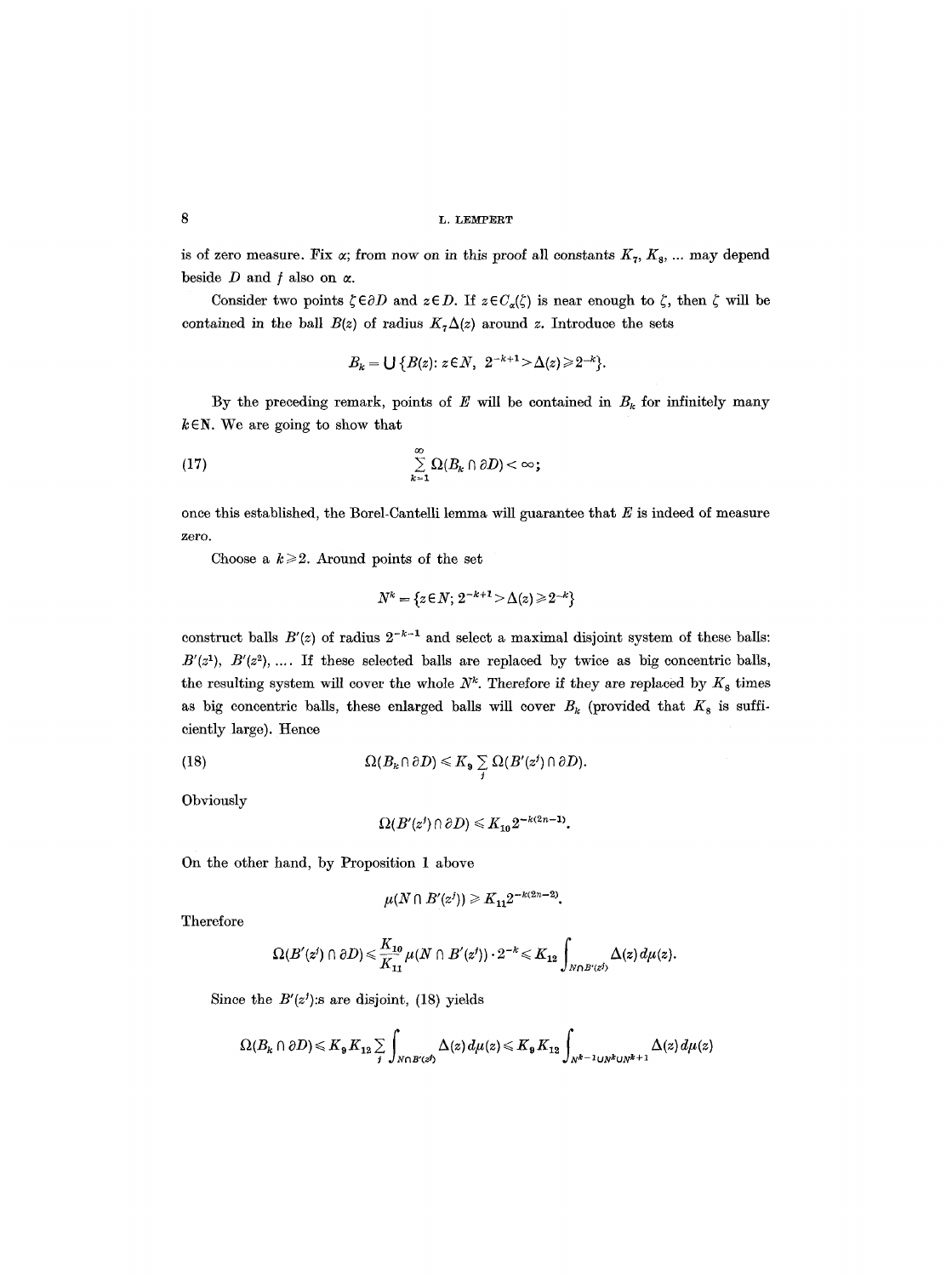so that

$$
\sum_{k=2}^{\infty}\Omega(B_k)\!\leqslant\!3K_{\mathfrak{g}}\,K_{12}\int_{N}\Delta(z)\,d\mu(z);
$$

and this, as we have already seen, proves the lemma.

#### **4. Limit from one direction**

Our plan is to exhibit directions in a.e.  $\zeta \in \partial D$  along which our f has a limit. This will be done in the most natural way. We shall restrict  $f$  to parallel complex lines and then we shall show that almost all of these restrictions are of bounded characteristic. Once this done, the corresponding one variable theorem will prove our claim.

Again we shall use the notations and assumptions of Theorem 1.

**LEMMA 2.** Let  $Z \in \mathbb{C}^n$ . Then almost every complex line passing through Z is not tangent  $to \partial D$ .

*Proof.* The whole set-up will be considered in  $\mathbb{CP}_n$  rather than in  $\mathbb{C}^n$ . Then it can be assumed that Z is the ideal point  $(1:0:\dots:0)$   $\in$ **CP**<sub>r</sub>, so that the non-ideal complex lines through  $Z$  are characterized by a system of equations

(19) 
$$
z_j = c_j \quad (j = 2, ..., n).
$$

 $(z_1, ..., z_n)$  are the coordinate functions in  $\mathbb{C}^n \subset \mathbb{C}P_n$ . Define a  $C^2$ -function  $h: \mathbb{C}^n \cap \partial D \to \mathbb{C}^{n-1}$  by

$$
h(\zeta_1, \ldots, \zeta_n) = (\zeta_2, \ldots, \zeta_n).
$$

If the line (19) is tangent to  $\partial D$  in  $\zeta \in \mathbb{C}^n \cap \partial D$ , then  $\zeta$  is a critical point of h. Therefore  $(c_2, ..., c_n)$  is a critical value of h, so that by Sard's lemma the points  $(c_2, ..., c_n)$  for which (19) is tangent to  $\partial D$  constitute a set of zero measure. Since almost every line is non-ideal, the claim follows.

LEMMA 3. In a.e.  $\zeta \in \partial D$  there is a direction along which f tends to a finite limit.

*Proof.* It will be sufficient to show that every  $Z \in \partial D$  has a neighbourhood U such that the statement of the lemma holds for a.e.  $\zeta \in U \cap \partial D$ . Thus, pick out a point  $Z \in \partial D$ . For the sake of simplicity let it be the origin. By the preceding lemma, there is a complex line through 0 which is not tangent to  $\partial D$ . We shall assume that this line is the  $z_1$  axis.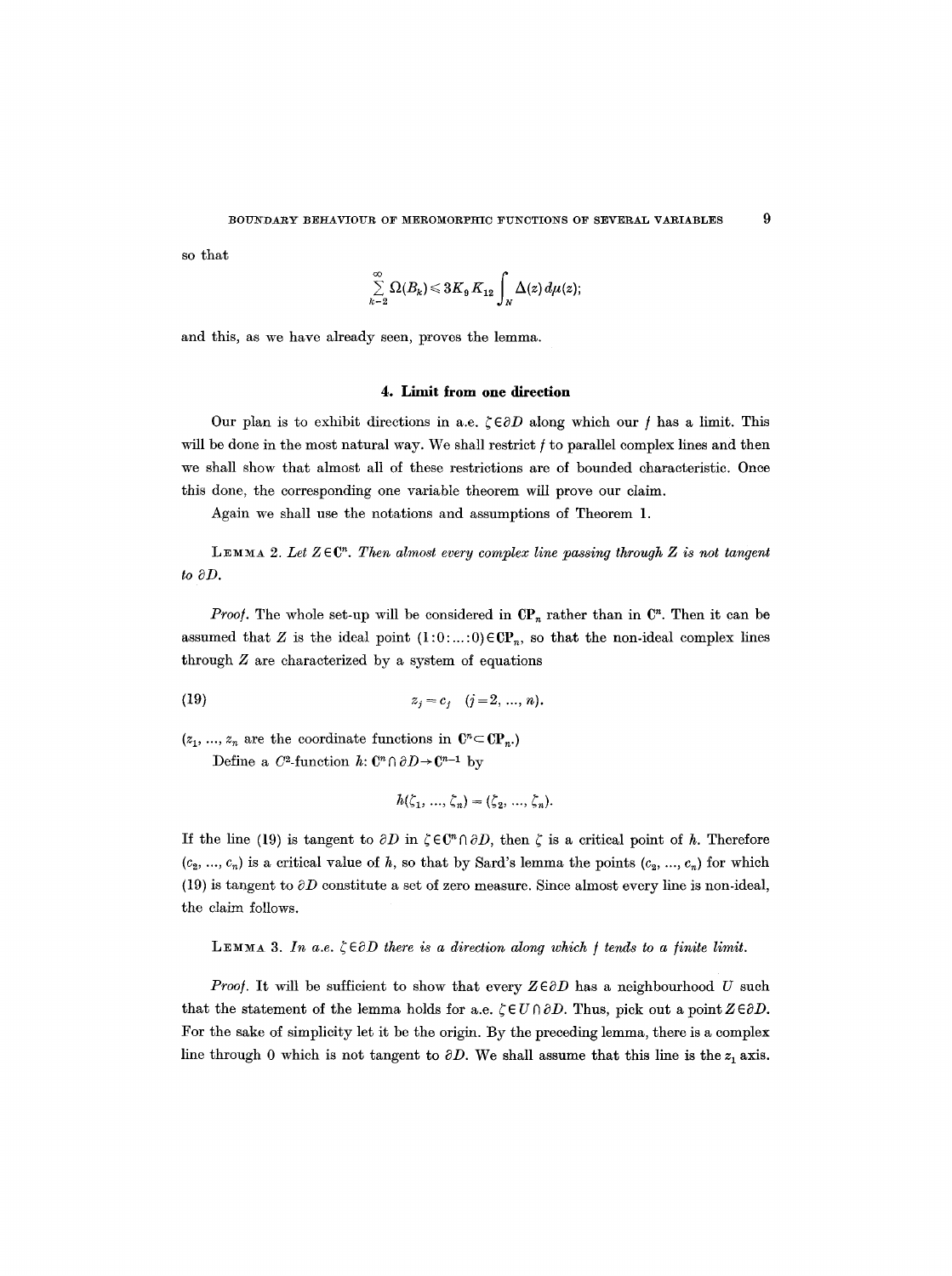There is a positive  $\varepsilon$  such that the complex lines

$$
\{z: z_j = c_j \quad (j = 2, \ldots, n)\}
$$

are not tangent to  $\partial D$  if  $|c| \leq \varepsilon$ . We are going to show that for almost every small z'  $(|z'| \leq \varepsilon)$ the function

$$
g(t) = f(t, z')
$$

is of bounded characteristic on  $D_{z'} = \{t: (t, z') \in D\} \subset \mathbb{C}$ .

Observe that the boundary  $\Gamma_{z'}$  of  $D_{z'}$  is  $C^2$  and  $\delta(t, \Gamma_{z'})/\Delta(t, z')$  is bounded. By virtue of Fubini's theorem, the Blaschke-condition for the poles of  $f$  then implies for a.e.  $z'$ 

(20) 
$$
\sum_{g(t)=0} \delta(t, \Gamma_{z}) < \infty.
$$

We still have to exhibit curves along which  $\log^+ |g(t)|$  is small in the mean. To this end, let

$$
\Gamma_{z'}^j = \{t \in \mathbb{C}: (t, z') \in \partial D_{1/j}\}.
$$

If  $|z'| \leq \varepsilon$  and j is big enough,  $\Gamma'_{z'}$  is a  $C^2$ -curve, which tends to  $\Gamma_{z'}$  (in the  $C^2$ -topology) as  $j \rightarrow \infty$ .

Notice that

$$
(21) \qquad \int_{|z'| \leqslant \varepsilon} \int_{\Gamma^{j}_{z'}} \log^{+} |f(t, z')| \, |dt| \, dx_{2} \, dy_{2} \ldots \, dx_{n} \, dy_{n} \leqslant \int_{\partial D_{1/j}} \log^{+} |f(z)| \, d\Omega_{1/j}(z) \leqslant K_{13}.
$$

Choose a large positive number  $M$ . From (21) it follows that for a fixed j the set

$$
S_j = \left\{ z' : |z'| \leq \varepsilon, \int_{\Gamma_{z'}^j} \log^+ |f(t, z')| \, |dt| > M \right\}
$$

is of  $((2n-2)$ -dimensional) measure less than  $K_{13}/M$ . Therefore the measure of the set

$$
\left\{z':|z'|\leqslant \varepsilon,\,\int_{\Gamma^{j}_{z'}}\log^{+}|f(t,\,z')|\,|\,dt\big|\leqslant M\quad\text{ is satisfied only for finitely many }j\in\mathbb{N}\right\}=\bigcup_{k=1}^{\infty}\bigcap_{j=k}^{\infty}S_{j}
$$

is likewise at most  $K_{13}/M$ . Since M was arbitrary, we conclude that for a.e. z',  $|z'| \leq \varepsilon$ , there is a sequence  $j_1<... such that$ 

(22) 
$$
\int_{\Gamma_Z^{j_k}} \log^+|g(t)| |dt| = O(1) \quad (k \to \infty).
$$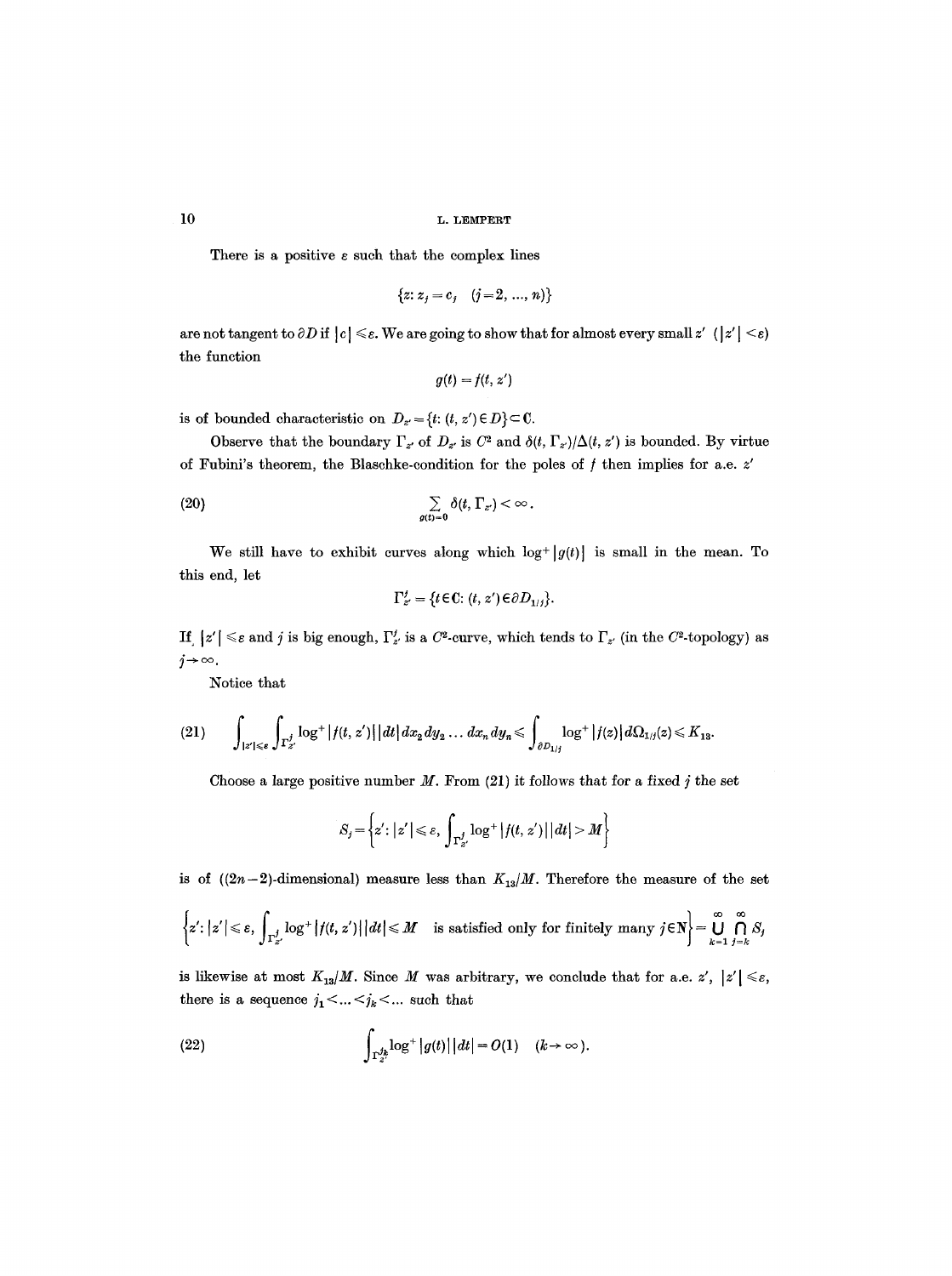Now, although  $D_z$ , is not necessarily simply connected, it can be shown that if (20) and (22) hold, *g(t)* is the quotient of two bounded holomorphie functions. Therefore it has nontangential limits in a.e. point of  $\Gamma_z$ , whence Lemma 3 follows.

## **5. Nontangential limits**

We shall use the notations of Chapter 3.

*Definition.* A function g, defined on *D,* has nontangential limit in a boundary point  $\zeta \in \partial D$  if for every  $\alpha$  ( $0 \leq \alpha \leq \pi$ )  $q(z)$  tends to a finite limit as z tends to  $\zeta$  in  $C_{\alpha}(\zeta) \cap D$ .

THEORXM *2. Under the assumptions o/Theorem 1, ] has nontangential limits in almost every boundary point of D.* 

*Proof.* Let  $\{w_1, w_2, ...\}$  be a countable dense subset of C. Consider a point  $\zeta \in \partial D$ which is not an angular accumulation point of any  $N_{w_n}$  and for which there is a direction  $\nu$  such that the finite limit

$$
\lim_{\varepsilon\to+0}f(\zeta+\varepsilon\nu)
$$

exists. By the corollary to Lemma 1 and by Lemma 3, almost every point of  $\partial D$  is such. We are going to show that f has a nontangential limit in  $\zeta$ .

Suppose this were not true. Then there would be an  $\alpha < \pi$  and a sequence

$$
\{z^j : j = 1, 2, \ldots\} \subset C_{\alpha}(\zeta) \cap D, \quad z^j \to \zeta \quad (j \to \infty)
$$

such that

$$
\lim_{j\to\infty} f(z^j) = B \pm A = \lim_{\varepsilon\to+0} f(\xi + \varepsilon \nu).
$$

Here B is allowed to be  $\infty$ . For the sake of simplicity we shall assume  $\zeta = 0$  and  $v=(1, 0, ..., 0)$ . Choose a  $\beta$  with  $\alpha < \beta < \pi$ , and let

$$
G = \{ z \in C_{\beta}(0) : |z| < 2 \}.
$$

If  $\beta$  was near enough to  $\pi$ , then  $(1, 0, ..., 0) \in G$ . For sufficiently large j the functions  $f_j(Z) = f(Z|z^j|)$  are defined on G and do not assume the distinct values  $w_1, w_2, w_3$  there. Thus they constitute a normal family, and we can select a subsequence  $f_{jk}$  which is uniformly convergent on compact subsets of G. The limit function g is not identically  $\infty$ , since  $g(1, 0, 0, ..., 0) = A$ . On the other hand  $g \neq A$ , because the set  $\{z^{j}/|z^{j}|: j=1, 2, ...\}$  is relatively compact in G and

$$
f_j(z^j \mid z^j \mid) \to B \neq A.
$$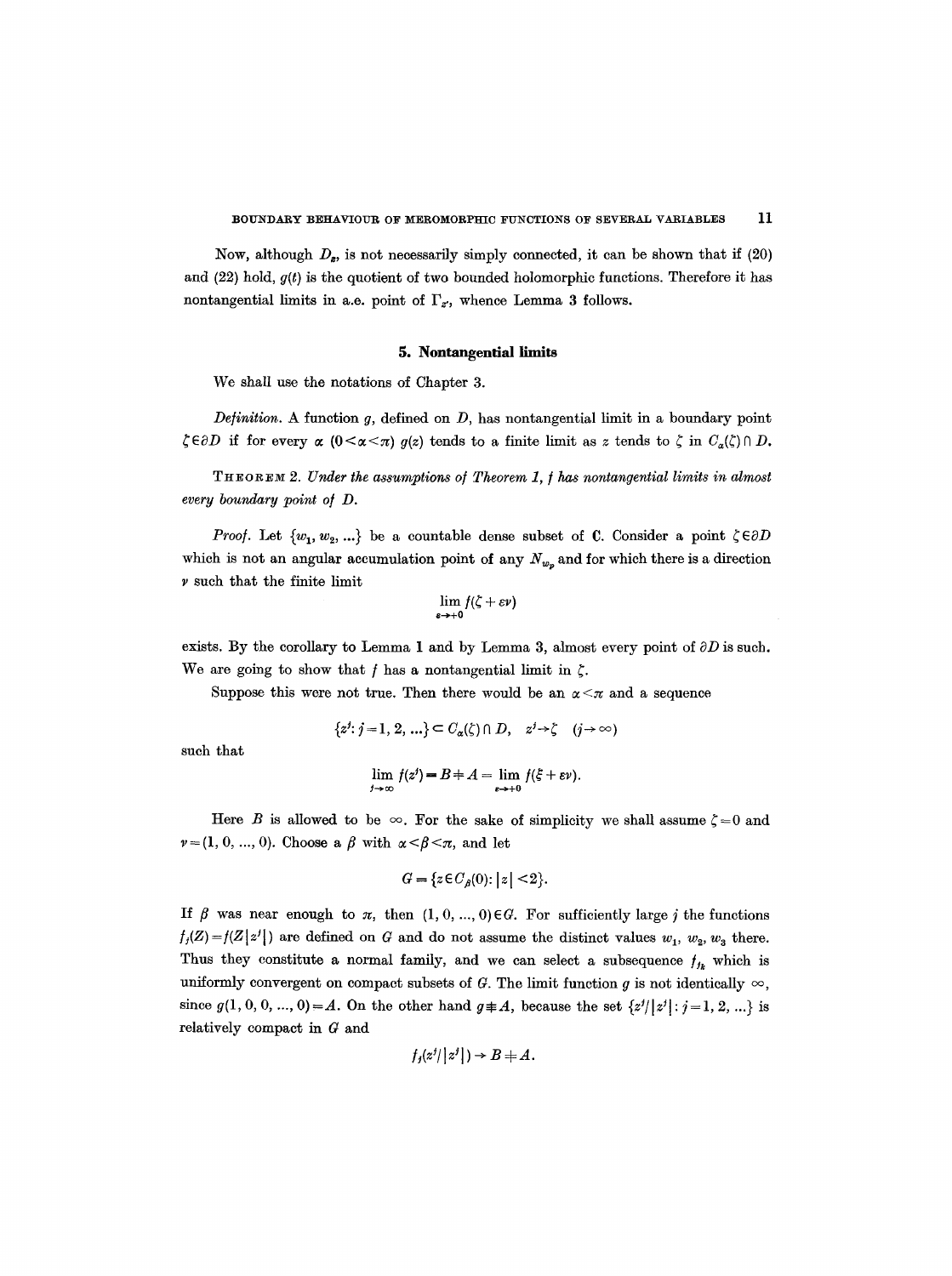Therefore the meromorphic function  $g$  is not constant, whence its range is open. In particular, this range contains a  $w_p$ . By a theorem of Hurwitz, the functions  $f_{jk}$  also assume the value  $w_p$  in G if  $j_k$  is large enough. Hence f assumes  $w_p$  in  $C_g(0)$  however near to the vertex, a contradiction. This proves our theorem.

## **6. Admissible approach**

If  $\alpha$  is a positive number and q is a nondegenerate real quadratic form on  $\mathbb{R}^{2n-2} \cong \mathbb{C}^{n-1}$ . we define a domain

$$
B_{\alpha,q} = \{ z \in \mathbb{C}^n : \alpha \mid \text{Im } z_1 \mid \leq \mid \text{Re } z_1 \mid, \ q(z') \leq \text{Re } z_1 \}
$$

and call it a standard parabolic cone. If q is positive definite,  $B_{\alpha,q}$  certainly has a parabolic character; for general  $q$  it looks rather hyperbolic---nevertheless, the same name will be used in all cases. Domains congruent to standard parabolic cones will be called parabolic cones. Here "congruent" means  $C$ -linear (not just  $R$ -linear) congruency.

Returning to the notations of Theorem 1, choose a  $\zeta \in \partial D$ . Fix a motion of  $\mathbb{C}^n$  which transforms the origin to  $\zeta$  and the ray  $\{(t, 0, ..., 0): t \geq 0\}$  to the ray  $\{\zeta - tv(\zeta): t \geq 0\}$ . The image of  $B_{\alpha,q}$  under this transformation will be denoted by  $E_{\alpha,q}(\zeta)$ . Of course  $E_{\alpha,q}(\zeta)$ depends on the transformation that brought 0 to  $\zeta$ . Therefore we shall select for every  $\zeta$  one such transformation and these transformations will be kept fixed throughout the rest of this paper. Then it will be unambiguous to speak about  $E_{\alpha,q}(\zeta)$ . A parabolic cone  $E_{\alpha,q}(\zeta)$  will be called inscribed, if  $\zeta$  has a neighbourhood U such that  $U \cap E_{\alpha,q}(\zeta) \subset D;$ it will be called thoroughly inscribed if there is an  $\alpha' < \alpha$ ,  $q' < q$  such that  $E_{\alpha',q} \supset E_{\alpha,q}$  is inscribed. Here  $q' < q$  means that  $q - q'$  is positive definite.

*Definition. f* has an admissible limit in  $\zeta \in \partial D$  if for every thoroughly inscribed parabolic cone  $E_{\alpha,q}(\zeta)$ ,  $f(z)$  tends to a finite limit as z goes to  $\zeta$  in  $E_{\alpha,q}(\zeta)$ .

*Definition.*  $\zeta \in \partial D$  is an admissible accumulation point of a set  $S \subset D$  if there is a thoroughly inscribed  $E_{\alpha,q}(\zeta)$  such that  $\zeta$  is an accumulation point of the set  $S \cap E_{\alpha,q}(\zeta)$ .

Thus, in the definition of admissible limit (resp. accumulation) the thoroughly inscribed parabolic cones play the same role as the cones played in the definition of angular limit (resp. accumulation).

In [7] E. M. Stein gave a similar definition of admissible convergence. However, instead of thoroughly inscribed parabolic cones  $E_{\alpha,q}(\zeta)$  he uses domains of type

$$
A_{\beta}(\zeta) = \{z \in D : |\langle \langle z - \zeta, \nu(\zeta) \rangle \rangle| \le (1+\beta)\delta_{\zeta}(z), |z - \zeta|^2 \le \beta \delta_{\zeta}(z)\},\
$$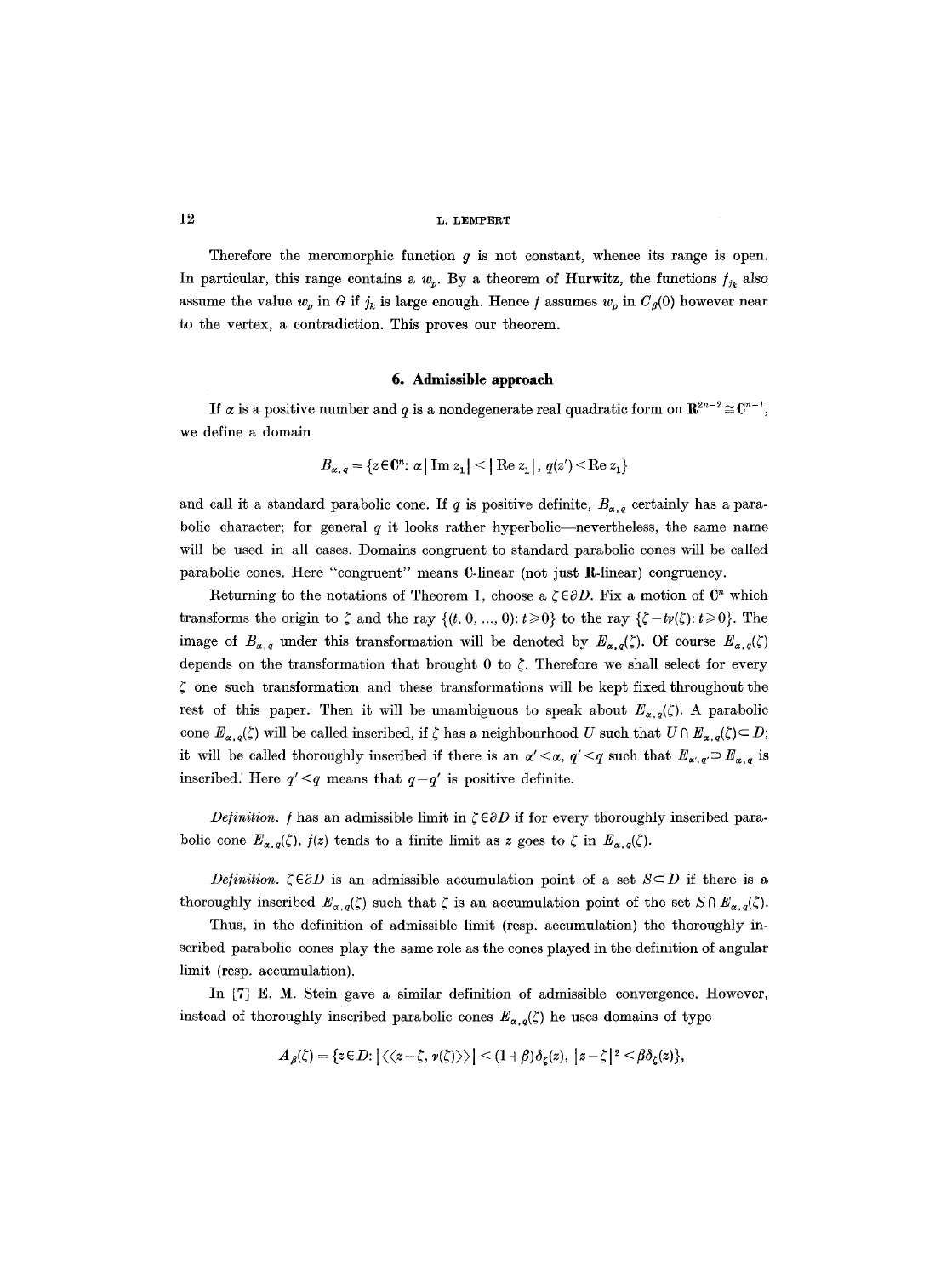where  $\beta > 0$  and  $\delta_{\ell}(z)$  is the minimum of the distances of z to  $\partial D$  and of z to the tangent plane in  $\zeta$ . I.e.  $\delta_{\zeta}(z) = \min \{\Delta(z), |\langle z-\zeta, \nu(\zeta)\rangle|\}.$ 

If D is convex, the two definitions are equivalent, for every  $A_{\beta}(\zeta)$  is contained in some thoroughly inscribed  $E_{\alpha,q}(\zeta)$  and vice versa (at least near to  $\zeta$ ). However, for a general D only the first half of the above statement is true. Thus our admissible domains are larger than the domains  $A_{\beta}(\zeta)$ ; therefore if in a point the admissible limit exist according to our definition, then it exists also in the sense of [7].

We shall briefly sketch why every  $A_{\beta}(\zeta)$  is contained in some  $E_{\alpha,\beta}(\zeta)$ . To this end we shall suppose that  $\zeta = 0$ ,  $v(\zeta) = (-1, 0, ..., 0)$  and  $E_{\alpha, q}(0) = B_{\alpha, q}$ . Let

$$
\{z\colon \text{Re } z_1 = Q_0 \text{ (Im } z_1, z')\}
$$

be the osculating quadric of  $\partial D$  at 0,  $q_0(z') = Q_0(0, z')$ . If  $Q < Q_0$  is another quadratic form, then

$$
C_Q = \{z: \text{Re } z_1 > Q \text{ (Im } z_1, z')\}
$$

contains D (at least a part of D near to 0); furthermore, it is easy to see that  $B_{\alpha,q}$  is thoroughly inscribed if and only if  $q > q_0$ .

Suppose now that  $z \in A_{\beta}(0)$ , i.e.

$$
|z_1|<(1+\beta)\delta_0(z),\quad |z|^2<\beta\delta_0(z),
$$

where  $\delta_0(z) = \min \{\Delta(z), |\text{Re } z_1|\}.$  From this it follows at once that

(23)  $\left|\text{Im } z_1\right|/(1+\beta) < \left|\text{Re } z_1\right|$ .

On the other hand

$$
\Delta(z) \leq \delta(z, \partial C_{\mathbf{Q}}) \sim \text{Re } z_1 - Q \text{ (Im } z_1, z'),
$$

as  $z \in D$  goes to 0. Hence for  $z \in A_{\beta}(0)$  near to the origin we have

$$
|z|^2 < \beta \Delta(z) < 2\beta \ (\text{Re } z_1 - Q \ (\text{Im } z_1, z')),
$$

whence  $Q(\text{Im } z_1, z') + |z'|^2/(2\beta) \le \text{Re } z_1$ . In view of  $Q(\text{Im } z_1, z') = Q(0, z') + o(1) |\text{Re } z_1|$  as *z~O,* it follows that

$$
(1+o(1))(Q(0, z') + |z'|^2/(2\beta)) < \text{Re } z_1.
$$

Choosing  $Q < Q_0$  very near to  $Q_0$ , the left-hand side here will be  $> q(z') > q_0(z')$ ; thus  $q(z') < \text{Re } z_1$ . This latter inequality together with (23) implies  $A_{\beta}(0) \subset B_{\alpha,q}$  with  $\alpha = (1 + \beta)^{-1}$ . Q.E.D.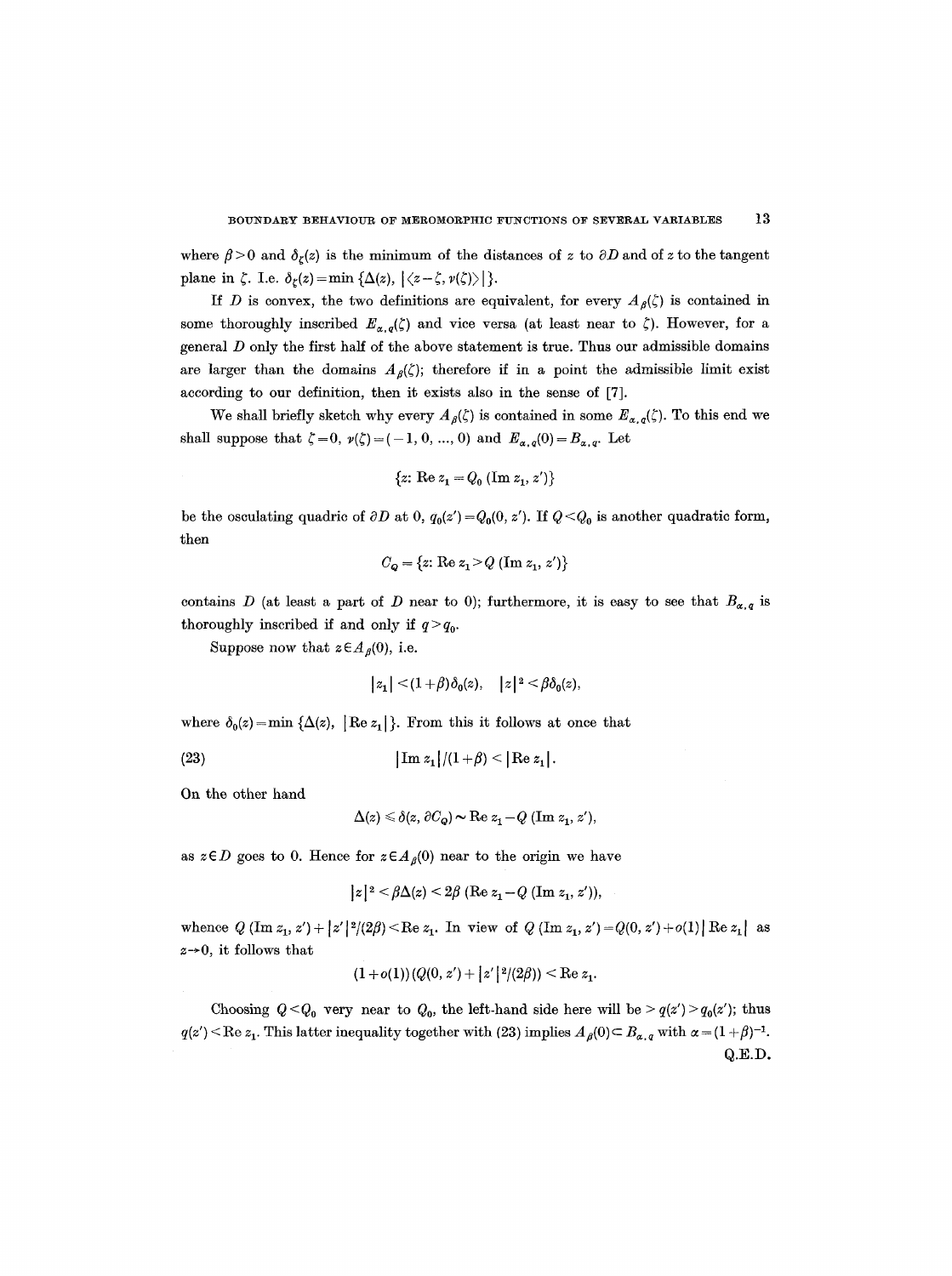At the same time, as we have already remarked,  $B_{\alpha,q}$  is not necessarily contained in some  $A_{\beta}(0)$ . For suppose that with the previous notations  $q_0$  is indefinite. Choose a  $q > q_0$ also indefinite, and let w' be such that  $q(w') < 0$ . Then

$$
\overline{B_{\alpha,q}} \cap \{z: \text{Re } z_1 = 0\} \exists (0, w').
$$

However, for any  $\beta > 0$ 

$$
\overline{A_{\beta}(0)} \cap \{z: \text{Re } z_1 = 0\} = \{0\}.
$$

This proves that no  $A_{\beta}(0)$  can contain  $B_{\alpha,q}$  (not even the part of  $B_{\alpha,q}$  near to 0).

In establishing the existence of an admissible limit a.e. on  $\partial D$ , the bulk of the work will be the investigation of the boundary behaviour of the zero set. We shall prove that the admissible accumulation points of the zeros constitute a set of zero measure on  $\partial D$ . For the proof we shall need an eccentric version of Proposition 1. In this version we shall consider a function meromorphic on a domain which is small in one direction and alongated in other directions; and the function will be known to vanish at some point and not to vanish at certain other points. In the next chapter we shall estimate the area of the zero set of such a function (see Lemma 6).

#### **7. Quantitative properties ot analytic sets**

Our starting point will be the following result of I. L. Ronkin (see [4], p. 371). Let g be analytic in the unit ball of  $\mathbb{C}^n$ . Suppose  $g(0) \neq 0$ , and introduce the counting functions

$$
N(r) = \frac{1}{(2n-2)\omega_{2n-2}} \int_{\{z:\,g(z)=0,\,|z|  

$$
N_1(r) = \frac{1}{2\pi} \sum_{\{t:\,g(t,0,\ldots,0)=0,\,|t|
$$
$$

for  $0 \le r \le 1$ . (In the notation of [4],  $N_g(r)$  and  $N_g(r, \varkappa)$  with  $\varkappa = (1, 0, ..., 0)$ .) According to [4], for every  $\delta > 1$ 

(24) 
$$
N_1(1/\delta) \leq K_{14} \frac{\delta^{2n}}{(\delta^2-1)^{n-1}} N(1),
$$

with a constant  $K_{14}$  > 0 depending only on n.

A sequence of easy consequences follows.

LEMMA 4. If g is holomorphic in the unit ball of  $\mathbb{C}^n$  and vanishes here in a point  $z^0$  then

(25) 
$$
\mu\{z: g(z) = 0\} > K_{15}(1 - |z^0|)^{n-1},
$$

*with*  $K_{15} > 0$  *depending only on n.*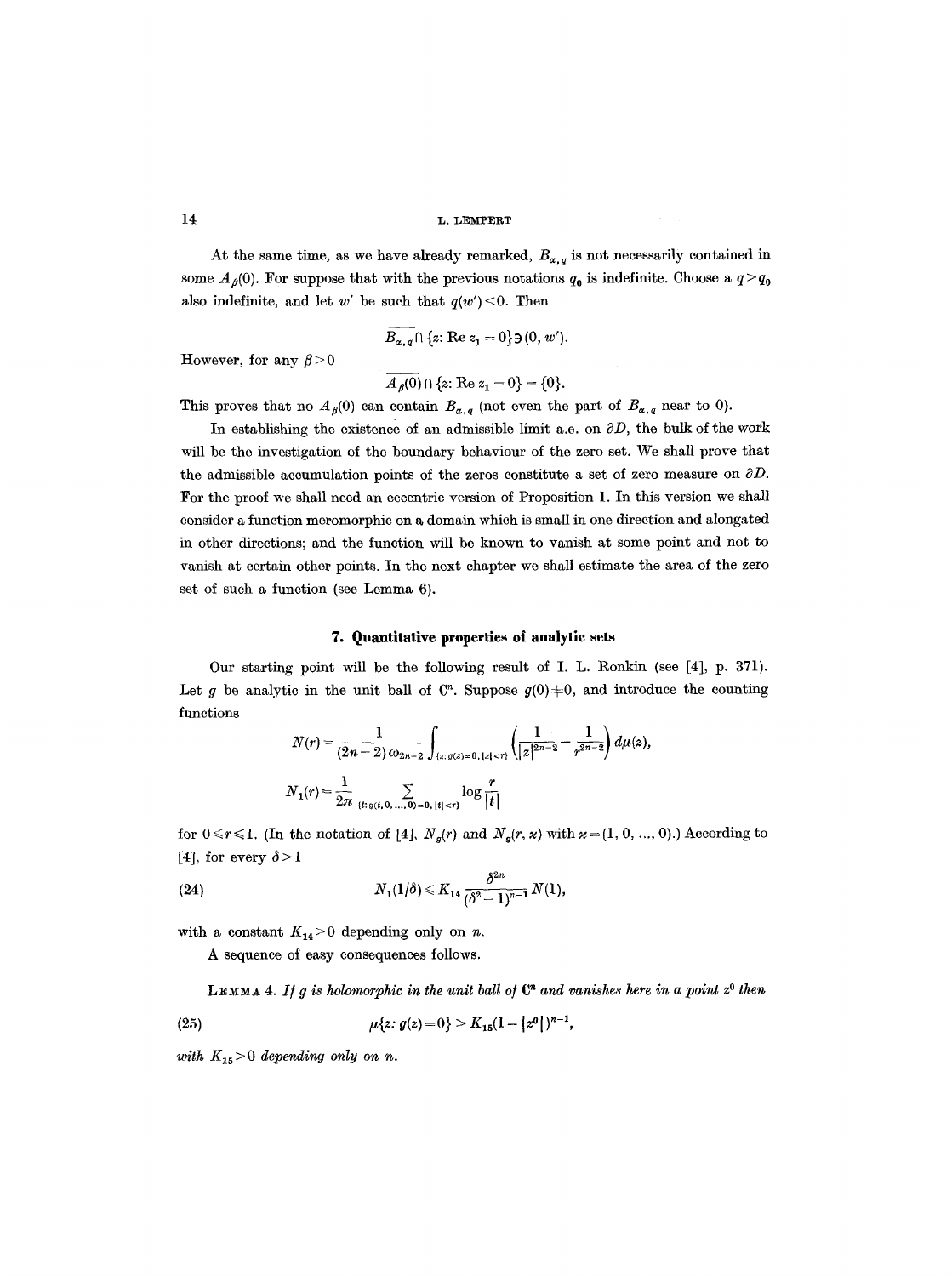*Proof.* We may suppose that  $z^0$  is the zero nearest to the origin and also that  $z^0 = (|z^0|, 0, ..., 0)$ . If  $|z^0| \leq \frac{1}{2}$  then (25) follows immediately from Proposition 1. Otherwise (24) can be applied with  $\delta = 2/(1 + |z^0|)$ :

$$
(1-|z^{0}|)\mu\{z: g(z)=0\} \geq K_{16} \int_{(z: g(z)=0)} (|z|^{2-2n}-1) d\mu(z) = K_{17} \cdot N(1)
$$
  

$$
\geq K_{18}(1-|z^{0}|)^{n-1} N_{1} \left(\frac{1+|z_{0}|}{2}\right)
$$
  

$$
\geq \frac{K_{18}}{2\pi} (1-|z^{0}|)^{n-1} \log \frac{1+|z^{0}|}{2|z^{0}|} > K_{15}(1-|z^{0}|)^{n}.
$$

*Remark.* If g is holomorphic in the ball  $B = \{z \in \mathbb{C}^n : |z - z^1| < R\}$  instead of the unit ball, and vanishes in  $z^0 \in B$  then it follows that

$$
\mu\{z: g(z) = 0\} > K_{15} R^{n-1} \delta(z^0, \partial B)^{n-1}.
$$

LEMMA 5. Let h be holomorphic in the domain

$$
G = \{ z \in \mathbb{C}^n : |z_j| \le 1 \quad (j = 1, ..., n), \quad \text{Re } z_1 > 0 \}.
$$

*Suppose that h(a, 0, ..., 0)* = 0 *with some a,*  $0 < a < \frac{1}{2}$ *, but h has no zero in {z: Re z<sub>1</sub> ≥ 10<sup>4</sup>a}. Then* 

$$
\mu\{z\colon h(z)=0\}>K_{19},
$$

*where*  $K_{19} > 0$  depends only on n.

*Proof.* If a is not very small, say  $a \ge 10^{-9}$ , then the claim follows from Proposition 1. Suppose therefore that  $a < 10^{-9}$ , and consider the ball

$$
B=\left\{z\in\mathbb{C}^n:\left|z-\left(\frac{1}{10^5a},\ 0,\ \ldots,\ 0\right)\right|<\frac{1}{10^5a}\right\}.
$$

It intersects the hyperplane  $\{z: \text{Re } z_1 = 10^4 a\}$  in a ball of radius

$$
\sqrt{10^4 a \left(\frac{2}{10^5 a} - 10^4 a\right)} < 1;
$$

in particular, this intersection is contained in G. More generally,  $\{z \in B: \text{Re } z_1 \leq 10^4 a\} \subset G$ . Choose now two domains  $B_1$ ,  $B_2$  such that  $B_1 \cup B_2 = B$  and

$$
\{z: z \in B, \text{ Re } z_1 \le 10^4 a\} \subset B_1 \subset G,
$$
  

$$
\{z: z \in B, \text{ Re } z_1 \ge 10^4 a\} \subset B_2,
$$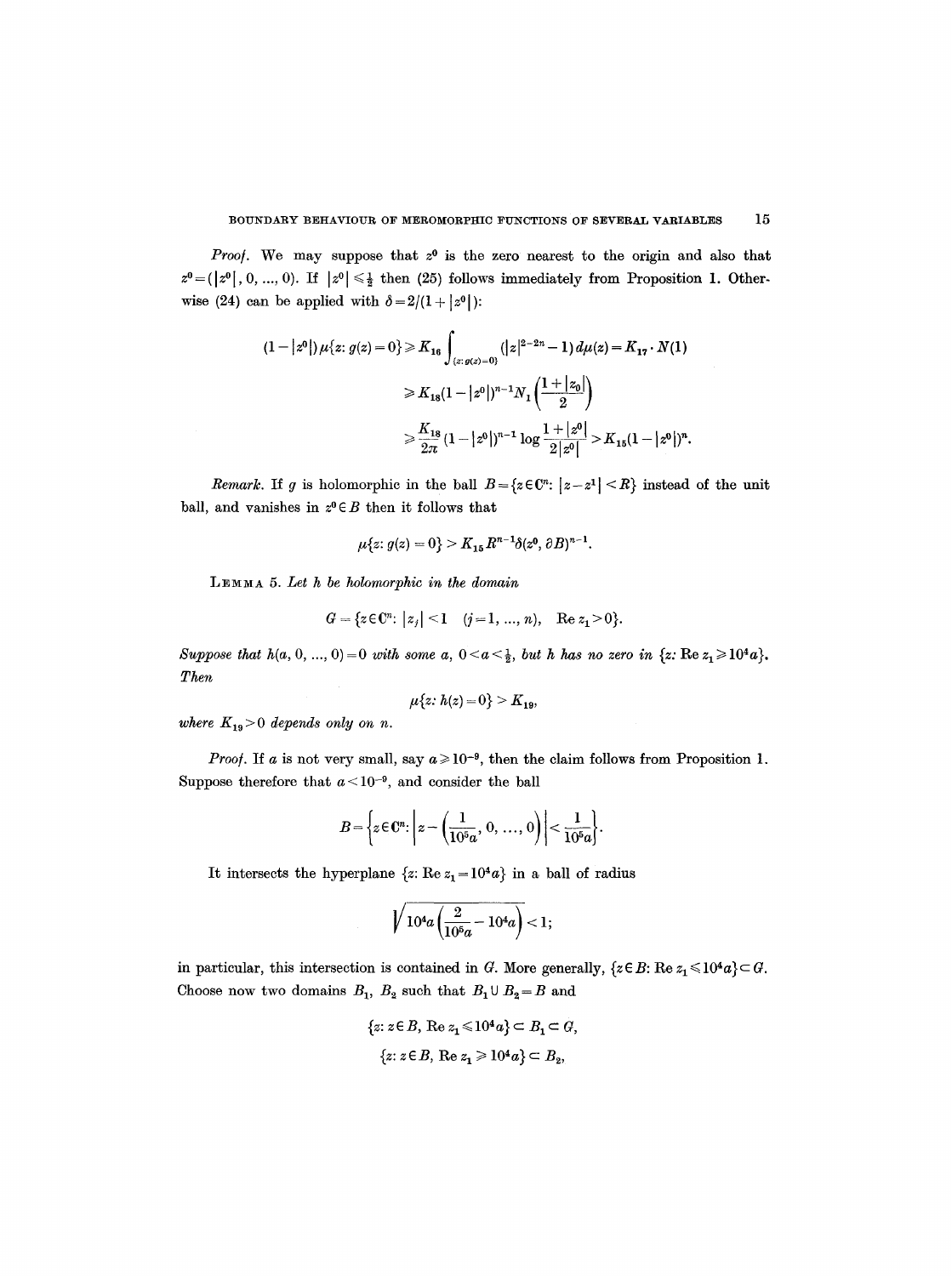and h does not vanish on  $B_1 \cap B_2$ . It is possible to find  $B_1$ ,  $B_2$  with these properties, because h is nowhere zero on the set  $\{z \in B: \text{Re } z_1 = 10^4 a\}.$ 

 $B = B_1 \cup B_2$  is a convex domain, so that the multiplicative Cousin problem with the data  $h_{21}(z) = h(z)$  ( $z \in B_1 \cap B_2$ ) can be solved. There are nonvanishing  $h_j$ :s on  $B_j$  such that  $h_{21} = h_2/h_1$  on  $B_1 \cap B_2$ . Then

$$
g(z) = \begin{cases} h_1(z) \cdot h(z) & z \in B_1 \\ h_2(z) & z \in B_2 \end{cases}
$$

is holomorphic on  $B$  and its zero set is contained in that of  $h$ . By the remark following the previous lemma,

$$
\mu\{z\colon h(z)=0\}\geqslant\mu\{z\colon g(z)=0\}>K_{15}(10^5a)^{-(n-1)}a^{n-1}=K_{19}.
$$

The final result of this chapter is

**LEMMA 6.** Let  $w \in \mathbb{C}^n$ ,  $\nu$  a unit vector in  $\mathbb{C}^n$ ,  $0 \leq b, c, 2b \leq c$ ;

$$
A=\{z\!\in\!\mathbb{C}^n\!\!:\big|\langle\langle z\!-\!w,\nu\rangle\rangle\big|\leq b,\big|z\!-\!w\big|\leq c\}.
$$

Let g be a meromorphic function on A vanishing at w. Denote by  $N_g$  that connected component *o/the zero set o/ g which contains w. I/* 

(26) 
$$
\overline{N}_g \cap \{z \in A : \langle z - w, v \rangle = \frac{2}{3}b\} = \emptyset
$$

*then* 

$$
\mu({N}_{{\mathfrak{a}}})\geq {K}_{{\mathfrak{z}}{\mathfrak{a}}}c^{2n-2}
$$

*with*  $K_{20} > 0$  depending only on *n*.

*Proof.* It will be convenient to assume that  $\nu = (1, 0, ..., 0)$  and  $w = 10^{-2}b$ . Then  $\langle\langle z-w, \nu\rangle\rangle = z_1 - 10^{-2}b$ . Since A is convex, the multiplicative Cousin problem is solvable on it. From this we infer two facts. First,  $g$  can be represented as the quotient of two locally coprime holomorphic functions; therefore it will be enough to prove the lemma for a holomorphic  $g$ . Similarly, it can also be assumed that the zero set of  $g$  is connected, and thus coincides with  $N_g$ . Then for any zero z of g we have  $\text{Re } z_1 \leq b(\frac{2}{3}+10^{-2}).$ 

Consider the domain

$$
T = \{ z \in \mathbb{C}^n : |z| < c/2, \quad 0 < \text{Im } z_1 < \text{Re } z_1 \}.
$$

We claim that there is a  $\tilde{g}$  holomorphic on T such that  $\{z \in T: \tilde{g}(z)=0\} = N_g \cap T$ . Indeed,

$$
\{z \in T: \text{Re } z_1 - 10^{-2}b \leq \frac{2}{3}b\} \subset A,
$$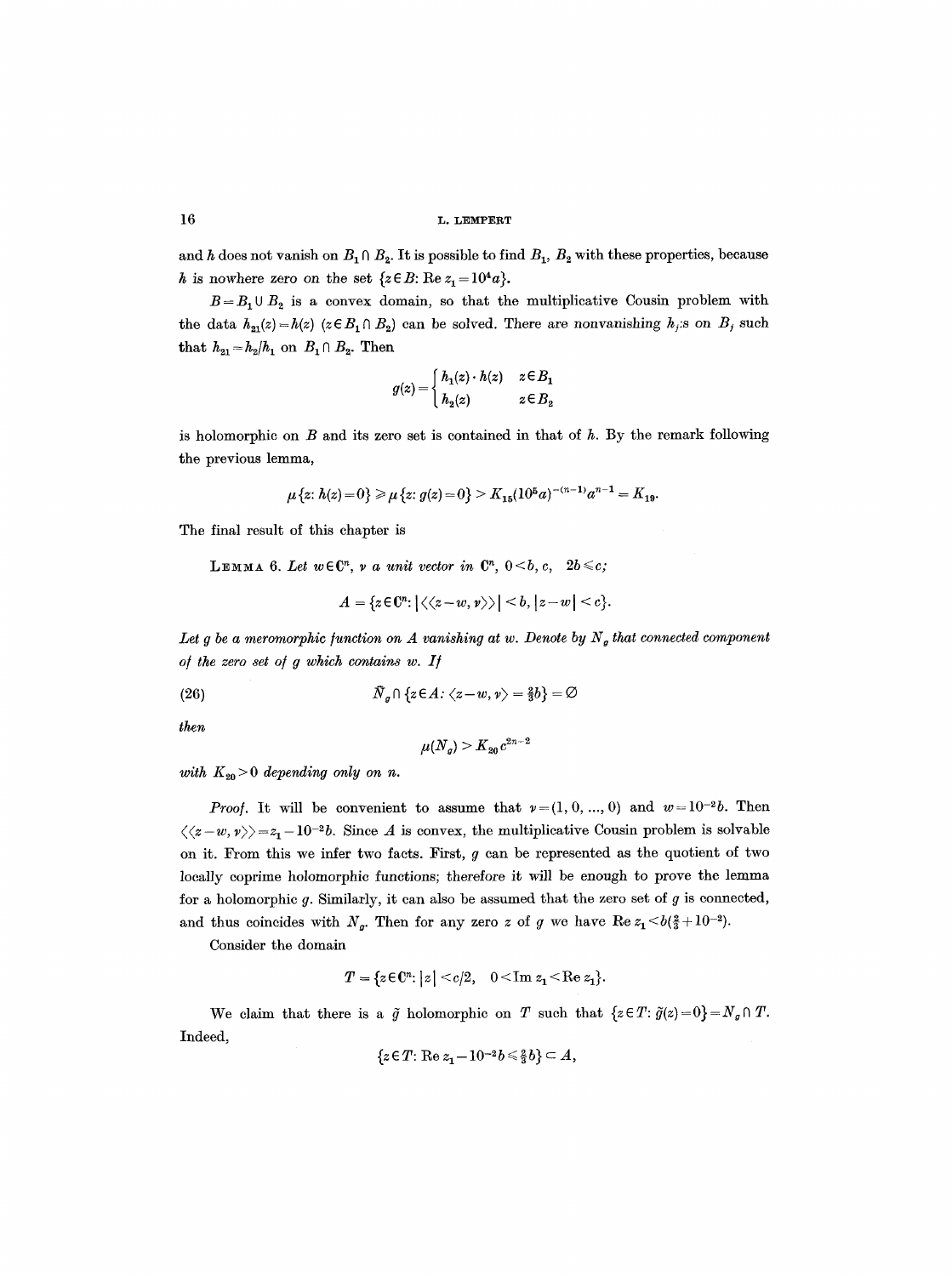and g does not vanish on the set

$$
\{z \in T: \text{Re } z_1 - 10^{-2}b = \frac{2}{3}b\};
$$

so that (again solving a Cousin-II problem on T) it is possible to construct a  $\tilde{g}$  with the required properties.

Next we define a biholomorphic mapping  $z \rightarrow \zeta$  from T given by

$$
\zeta_1 = 10z_1^2/c^2
$$
,  $\zeta_k = 10nz_k/c$   $(k=2, ..., n)$ .

Let  $h(\zeta) = \tilde{g}(z)$ . Then h will be defined on a superset of

$$
G = \{ \zeta \in \mathbb{C}^n : |\zeta_j| < 1 \quad (j = 1, \ldots, n), \text{ Re } \zeta_1 > 0 \}.
$$

Putting  $a=10^{-3}b^2/c^2$ ,  $h(a, 0, ..., 0)=0$ , but  $h(\zeta)$  does not vanish if Re  $\zeta_1 \geq 10^4a$ . Furthermore

$$
|d\zeta_1| = 20|z_1| |dz_1|/c^2 \le 10n |dz_1|/c
$$
  

$$
|d\zeta_k| = 10n |dz_k|/c \quad (k = 2, ..., n).
$$

Applying Lemma 5 we obtain the desired result:

$$
\mu(N_g) \geqslant \mu(\{z \in T: \tilde{g}(z) = 0\}) \geqslant \left(\frac{c}{10n}\right)^{2n-2} \mu(\{\zeta \in G: h(\zeta) = 0\}) \geqslant K_{20}c^{2n-2}.
$$

## **8. Admissible behaviour oI the zero set**

In this chapter we shall return to our domain  $D$  and the function  $f$  on it. We shall adopt the notations and assumptions of Theorem 1 and Chapter 6.

LEMMA 7. The set of admissible accumulation points of N constitute a set of zero *measure on*  $\partial D$ *.* 

In the course of the proof domains of type

$$
A(z; b, c) = \{w \in \mathbb{C}^n : |\langle \langle w-z, v(z) \rangle \rangle| \le b, |w-z| \le c\}
$$

will play an important role  $(z \in D \setminus D_1, 0 \le b, 0 \le c)$ . They will be called admissible balls. First we shall record two properties of these "balls".

LEMMA 8. If  $b, c>0$  are chosen so that  $b/c^2$  is big enough then the following holds:

(a) If  $\Delta(z) \ge \Delta(z')$  and

(27) 
$$
A(z; b\Delta(z), c\Delta(z)^{*}) \cap A(z'; b\Delta(z'), c\Delta(z')^{*}) + \varnothing
$$

2- 792901 *Acta mathematica* 144. Imprim618 13 Juin 1980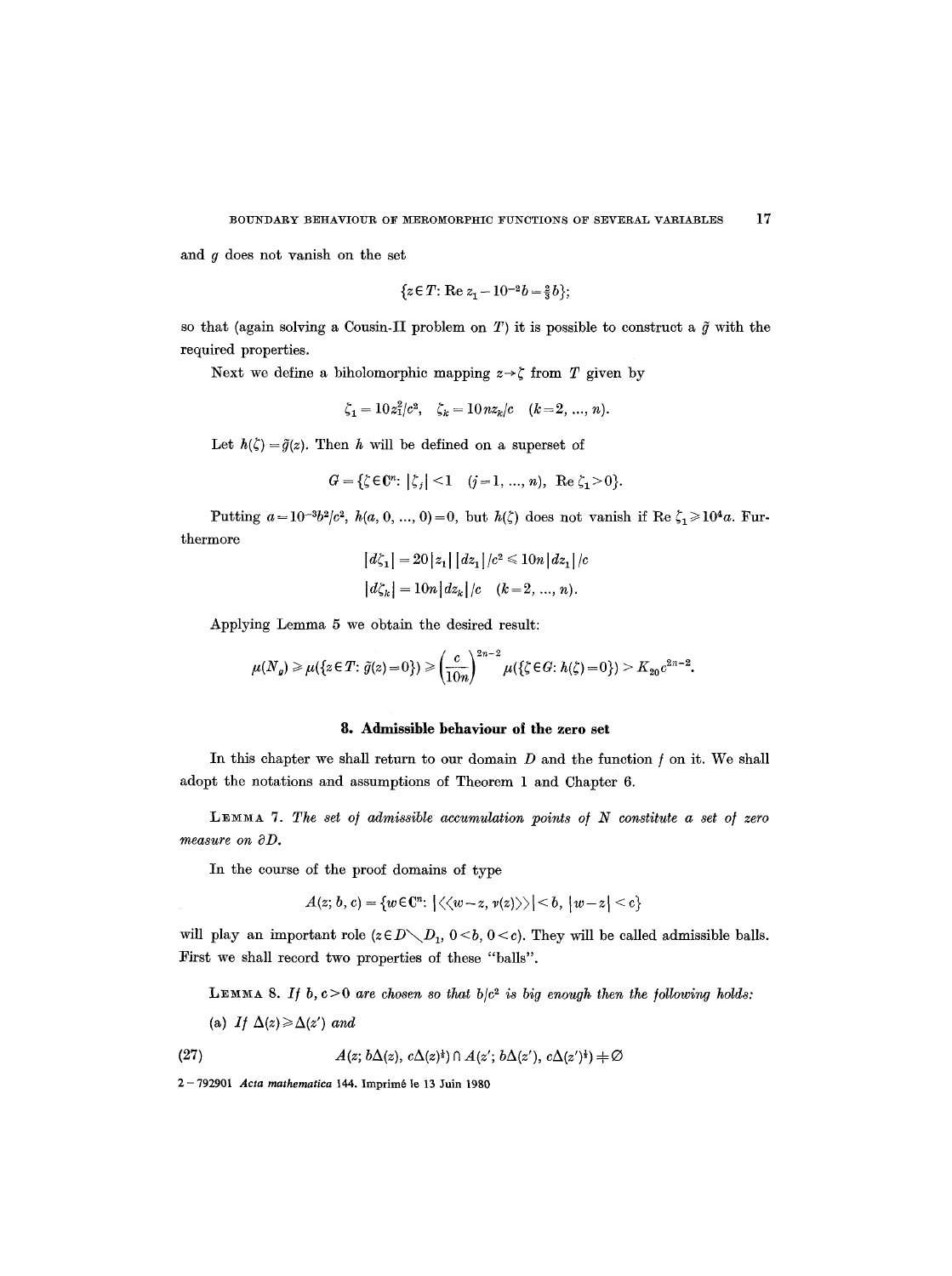```
18 L. LEMPERT
```
*the~* 

$$
A(z; 4b\Delta(z), 4c\Delta(z)^{\dagger}) \supset A(z'; b\Delta(z'), c\Delta(z')^{\dagger}).
$$

(b) *If*  $\Delta(z) \geq \frac{5}{4} \Delta(z')$  *and* (27) *holds then* 

 $A(z; 100b\Delta(z), 100c\Delta(z)^{\frac{1}{2}}) \supseteq A(z'; 100b\Delta(z'), 100c\Delta(z')^{\frac{1}{2}}).$ 

*Proof.* We shall prove only (b), since (a) can be treated in a similar manner. Thus let

 $w \in A(z; b\Delta(z), c\Delta(z)^*) \cap A(z'; b\Delta(z'), c\Delta(z')^*)$ ,

and suppose that

$$
Z\!\in\!A(z';\,100b\Delta(z'),\ 100c\Delta(z')^{\frac{1}{2}}).
$$

Then

$$
(28) \quad |z-Z| \leq |z-w| + |w-z'| + |z'-Z| < c\Delta(z)^{\frac{1}{2}} + c\Delta(z')^{\frac{1}{2}} + 100c\Delta(z')^{\frac{1}{2}} < 100c\Delta(z)^{\frac{1}{2}}.
$$

Furthermore  $|z-z'| < 2c\Delta(z)^{3}$ , hence

$$
|\nu(z)-\nu(z')| < K_{21} c \Delta(z)^{\frac{1}{2}},
$$

where  $K_{21}$  depends only on D. Therefore

$$
\left| \langle \langle Z-z, \nu(z) \rangle \rangle \right| \leq \left| \langle \langle Z-w, \nu(z) \rangle \rangle \right| + \left| \langle \langle w-z, \nu(z) \rangle \rangle \right|
$$
  
\n
$$
\leq \left| \langle \langle Z-w, \nu(z') \rangle \rangle \right| + \left| \langle \langle Z-w, \nu(z') - \nu(z) \rangle \rangle \right| + b\Delta(z)
$$
  
\n
$$
\leq \left| \langle \langle Z-z', \nu(z') \rangle \rangle \right| + \left| \langle \langle w-z', \nu(z') \rangle \rangle \right| + 100 K_{21} c^2 \Delta(z) + b\Delta(z)
$$
  
\n
$$
\leq \{(101 \cdot \frac{4}{5} + 1)b + 100 K_{21} c^2 \Delta(z) \leq 100 b\Delta(z)
$$

if  $b/c^2$  is big enough. This latter and  $(28)$  prove (b) of the lemma.

*Proof of Lemma 7.* Choose positive numbers  $\eta_1$ ,  $\eta_2$ ,  $\eta_3$ ,  $\eta_4$ , all of them less than 1, and for every  $\zeta \in \partial D$  pick out thoroughly inscribed parabolic cones  $E_{\alpha,q}(\zeta)$  (here  $\alpha$  and  $q$ may depend on  $\zeta$ ) such that

1.  $\alpha$  and the moduli of the eigenvalues of q lie between  $\eta_1$  and  $1/\eta_2$ ;

2. Denoting by  $U(\zeta, \eta_3)$  the  $\eta_3$  neighbourhood of  $\zeta$ , we should have  $U(\zeta, \eta_3) \cap$  $E_{\alpha',q'} \subset D$  with  $\alpha' = \alpha - \eta_4$  and  $q'(z') = q(z') - 2\eta_4|z'|^2$ .

These conditions mean that the parabolic cones  $E_{\alpha,q}(\zeta)$  are "uniformly" thoroughly inscribed. The lemma would follow if we could prove that for any choice of  $\eta_1, ..., \eta_4$ , the set

$$
\Theta = \{ \zeta \in \partial D \colon \zeta \in \overline{E_{\alpha,q} \cap N} \}
$$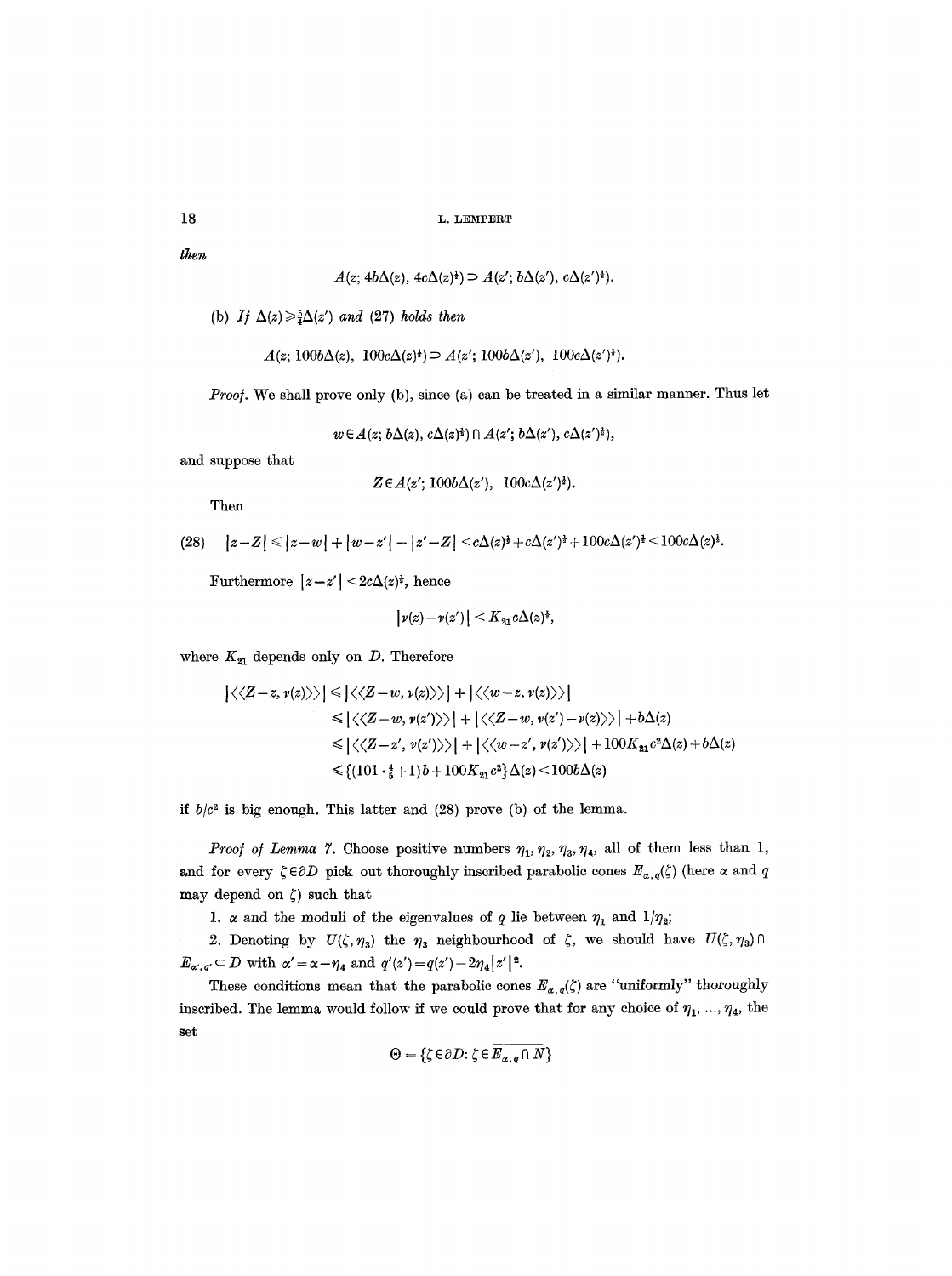is of zero measure on  $\partial D$ . Fix therefore  $\eta_1, ..., \eta_4$ , and the parabolic cones  $E_{\alpha,q}(\zeta)$  with them. From now on in this proof all constants  $K_{22}$ , ... may depend beside D and f on  $\eta_1, ..., \eta_4$  as well. We shall show that  $\Theta$  is indeed of measure zero.

*Step 1.* We claim that there are constants  $K_{22}$  and  $K_{23}$  with the following property: If  $z \in D$  is near to  $\zeta \in \partial D$  and  $z \in E_{\alpha,q}(\zeta)$ , then

$$
\zeta \in A(z; K_{22}\Delta(z), K_{23}\Delta(z)^{\frac{1}{2}}).
$$

To prove this, we may suppose that  $\zeta = 0$  and  $\nu(\zeta) = (-1, 0, ..., 0)$ , furthermore, that  $E_{\alpha,q}(\zeta)=B_{\alpha,q}$ . Let  $Q(\text{Im }z_1, z')$  be such a quadratic form that  $Q(0, z')=q(z')-|\eta_4|z'|^2$ , and putting

$$
C_{\mathbf{Q}} = \{z \colon \text{Re } z_1 > Q \text{ (Im } z_1, z')\},\
$$

we have  $C_{\mathbf{Q}} \cap U(0, \eta_{3}) \subset D$ . Then for z as in the claim,

$$
\Delta(z) \geq \delta(z, \partial C_q) \sim \text{Re } z_1 - Q \text{ (Im } z_1, z') > (1 + o(1)) \text{ Re } z_1 - Q(0, z') > \eta_4 |z'|^2/2,
$$

as  $z \rightarrow 0$ . Thus  $|z'|^2 \leq 2\Delta(z)/\eta_4$ , if z is near to 0. Hence  $|Q(0, z')| \leq K_{24}\Delta(z)$ , and  $|{\rm Re}\, z_1| < K_{25}\Delta(z).$ 

Consequently

$$
|z-\zeta|=|z|
$$

whence  $|\nu(z)-\nu(\zeta)| \leq K_{27}\Delta(z)^{\frac{1}{2}},$  and

$$
(30) \qquad \left| \langle \langle \zeta - z, \nu(z) \rangle \rangle \right| \leq \left| \langle \langle z, \nu(z) - \nu(\zeta) \rangle \rangle \right| + \left| \langle \langle z, \nu(\zeta) \rangle \rangle \right| < K_{26} K_{27} \Delta(z) + K_{25} \Delta(z).
$$

(29) and (30) prove our claim.

Choose therefore  $K_{22}$ ,  $K_{23}$  accordingly. It can even be assumed that  $K_{22}/K_{23}^2$  is so large that Lemma 8 holds with  $b=10^6K_{22}$ ,  $c=10^6K_{23}$  (and therefore with any  $b=\xi K_{22}$ ,  $c=\xi K_{23}$  if  $0<\xi<10^6$ ). Let

$$
A(z) = A(z; K_{22}\Delta(z), K_{23}\Delta(z)^{2}),
$$

and

$$
\xi A(z) = A(z; \xi K_{22} \Delta(z), \xi K_{23} \Delta(z)^{2}),
$$

where  $\xi > 0$ .

By what has just been proved,

(31) 
$$
\Theta \subset \bigcap_{s>0} \bigcup \{A(z) \cap \partial D : z \in N \setminus D_s\}.
$$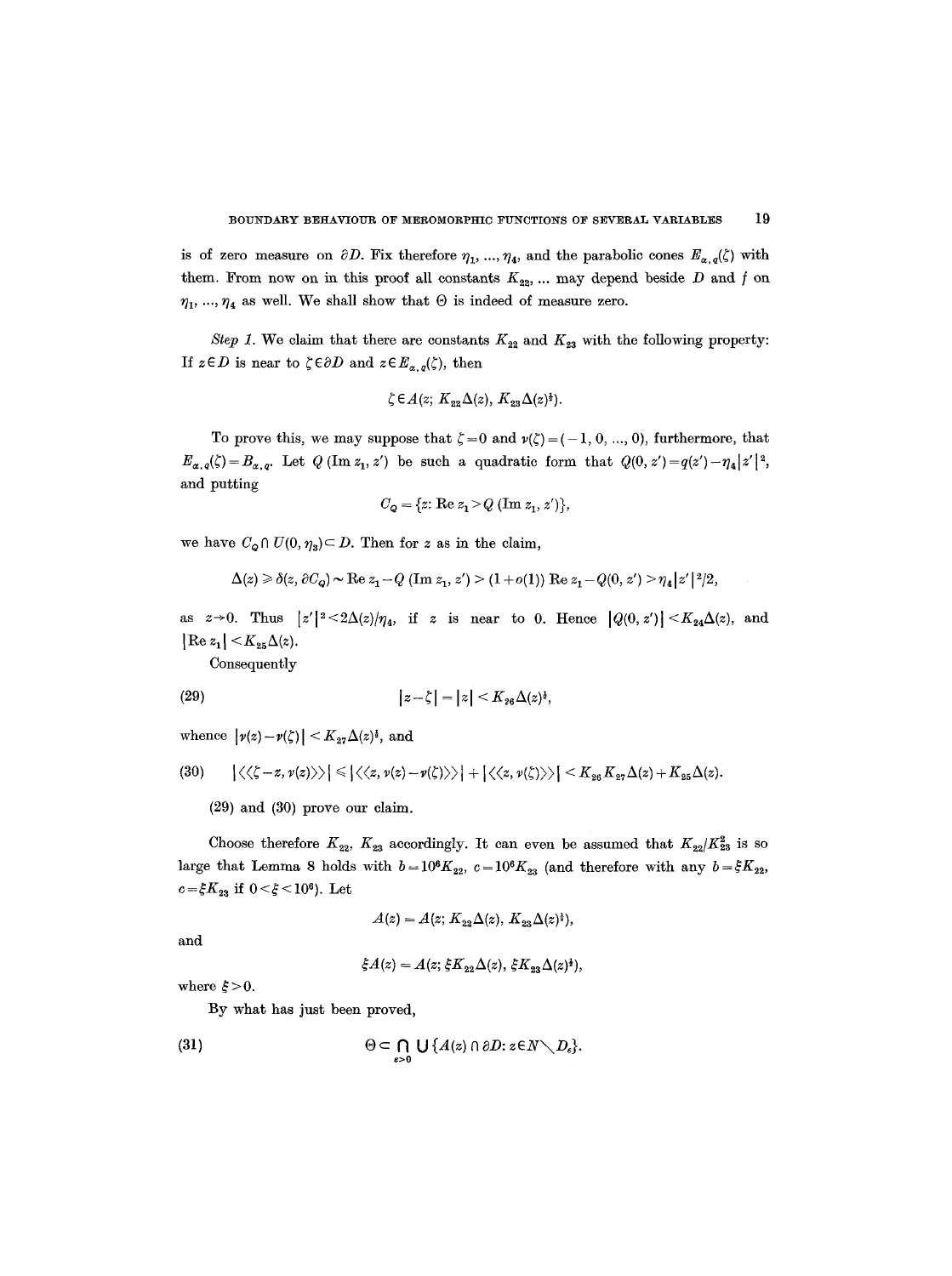We shall show that the right hand side in (31) is of zero measure on  $\partial D$ . To this end, let  $d_k$  be a sequence of positive numbers,  $d_1 < 1$ ,  $d_{k+1} < 10^{-1}d_k$ . Define

$$
V_k = \bigcup \{ A(z) : z \in \overline{N}, d_{k+1} < \Delta(z) \le d_k \},
$$
  

$$
W_k = \bigcup \{ A(z) : z \in \overline{N}, \Delta(z) = d_k \}.
$$

Then the right hand side of (31) is

(32) 
$$
\limsup_{k \to \infty} V_k \cap \partial D = \bigcap_{m=1}^{\infty} \bigcup_{k>m} V_k \cap \partial D.
$$

If we could prove that

(33) 
$$
\sum_{k=1}^{\infty} \Omega(V_k \cap \partial D) < \infty
$$

then, by the Borel-Cantelli lemma it would follow that (32) is of zero measure. Next we shall prove that

(34) 
$$
\sum_{k=1}^{\infty} \Omega(V_k \cap \partial D) \leq K_{28} \sum_{k=1}^{\infty} \Omega(W_k \cap \partial D) + K_{29},
$$

and then that

$$
(35) \qquad \qquad \sum_{k=1}^{\infty} \Omega(W_k \cap \partial D) < \infty,
$$

if  $d_k \rightarrow 0$  very rapidly.

*Step 2.* (Proof of  $(34)$ .) Fix a large  $k$  and let

$$
S = \{A(z): z \in \overline{N}, d_{k+1} < \Delta(z) \leq d_k\}.
$$

We shall select a maximal disjoint subsystem  $T = \{A(z^1), A(z^2), ...\}$  of S in the following way. Let  $A(z^1) \in S$  be such that  $\Delta(z^1)$  is maximal,  $A(z^2) \in S$  be such the  $A(z<sup>1</sup>) \cap A(z<sup>2</sup>) = \varnothing$  and again  $\Delta(z<sup>2</sup>)$  is as large as it can be, and so on. If  $z<sup>1</sup>$ ,  $z<sup>2</sup>$ , ...,  $z<sup>j-1</sup>$  are already chosen, let  $A(z^i) \in S$  be disjoint from all  $A(z^i)$  ( $i < j$ ), and  $\Delta(z^j)$  be maximal among the possible candidates. In this way a finite sequence  $\{z^j : j \in J\}$  is obtained. By maximality, for any  $A(z) \in S$  there is a  $j \in J$  such that  $A(z) \cap A(z') = \emptyset$ . Therefore by Lemma 10.

$$
V_k \subset \bigcup \{ 4A(z^j) : j \in J \},\
$$

so that

(36) 
$$
\Omega(V_k \cap \partial D) \leq K_{30} \sum_{j \in J} \Omega(A(z^j) \cap \partial D).
$$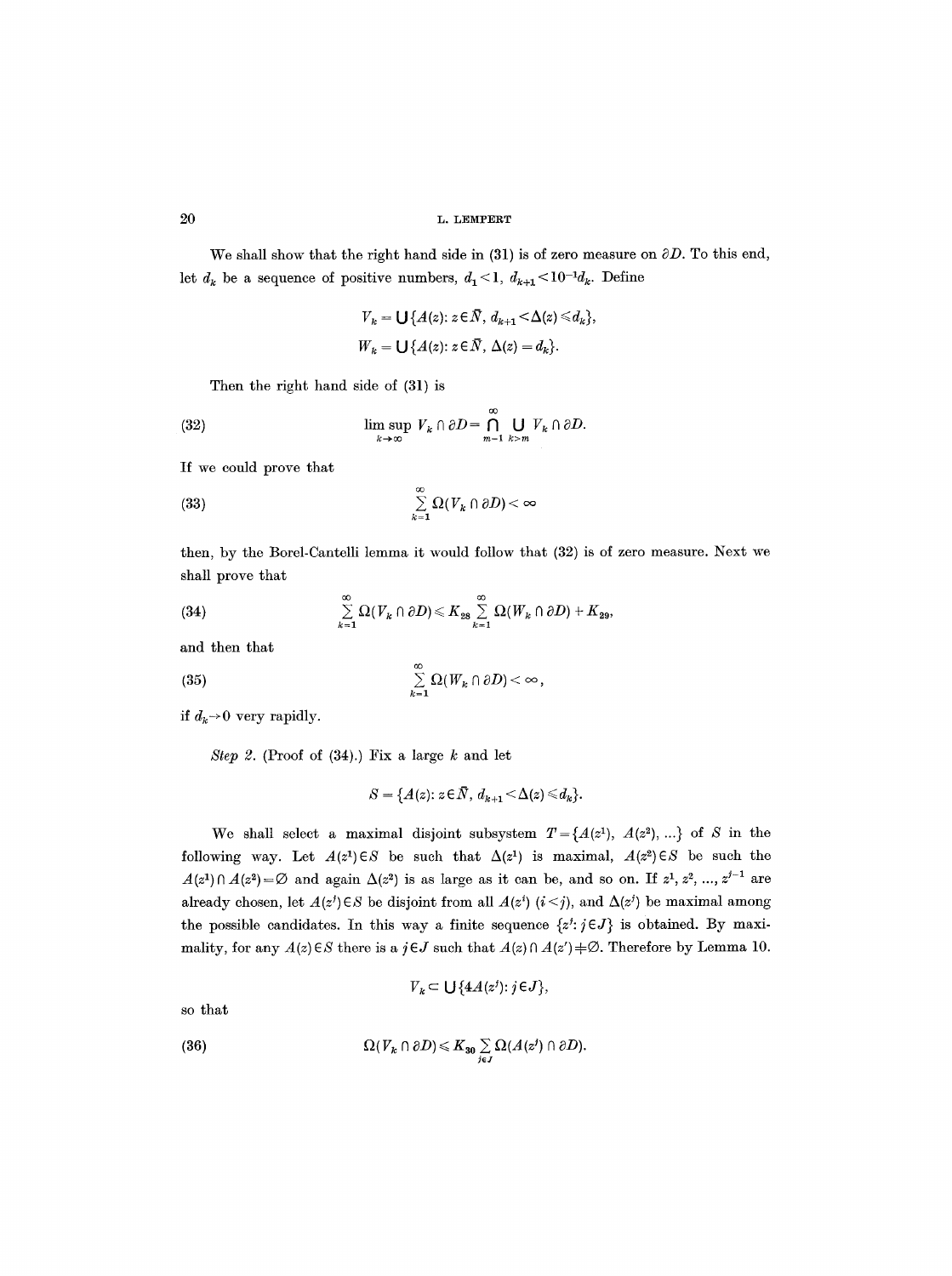To estimate the right hand side, we shall connect it via Lemma 6 with  $\int \Delta(z) d\mu(z)$ , the integration being taken over  $\{z \in N : d_{k+1} < \Delta(z) \leq d_k\}.$ 

Let

$$
A'(zj) = A(zj, \Delta(zj)/2, \gamma \Delta(zj)1)
$$

where  $0 \le \gamma \le 1$  is chosen so that  $\delta(A'(z'), \partial D) > \Delta(z')/4$ . Thus  $\gamma$  depends only on D. Clearly  $A'(z^j) \subset A(z^j)$ . If condition (26) of Lemma 6 is met with  $A = A'(z^j)$ ,  $v = -v(z^j)$ ,  $w=z^j, g=f$ , then by this lemma

$$
(37) \qquad \int_{A'(z^j)\cap N}\Delta(z)\,d\mu(z)\geq \tfrac{1}{4}\Delta(z^j)\,\mu(A'(z^j)\cap N)>K_{31}\,\Delta(z^j)^n>K_{32}\,\Omega(A(z^j)\cap\partial D).
$$

(The fact that  $z<sup>j</sup>$  may be an indeterminate point instead of being a zero does not affect the validity of the lemma.)

This is exactly the type of estimate we need. However, there is no reason to believe that the said condition is met for all  $j \in J$ . Therefore we shall select certain admissible balls  $A'(z^j)$  for which we shall know that Lemma 6 can be applied.

Take first a  $z^j$  such that  $\Delta(z^j) \leq \frac{1}{k}d_k$ . It is easy to see that Lemma 6 can be applied in  $A'(z^j)$  (always with  $A=A'(z^j), v=-v(z^j), w=z^j, g=f$ ) unless there is a  $z\in \bar{N}\cap A'(z^j)$ such that  $\Delta(z) = \frac{5}{4}\Delta(z^j)$ . Indeed, if there is no such a z, the connected component of  $N \cap A'(z')$  containing z<sup>*j*</sup> will be a subset of  $\{z \in A'(z') : \Delta(z) \leq \frac{5}{4} \Delta(z')\}$ , thus will be disjoint from  $\{z: \langle z-z^j, -\nu(z^j)\rangle = \frac{1}{3}\Delta(z^j)\}\$  (at least for  $d_k$  small enough). Suppose therefore that there is such a z and see what this assumption implies.

Of course  $\Delta(z) \le d_k$ , so that  $A(z) \in S$ ; however  $A(z)$  and  $A(z^j)$  are not disjoint, thus  $A(z)$  was left out from the maximal disjoint system T. This could happen only because there was an  $h \in J$  such that  $\Delta(z^h) \geq \Delta(z) = \frac{5}{4} \Delta(z^j)$  and

|                  | $A(z^n) \cap A(z) \neq \emptyset$ . |
|------------------|-------------------------------------|
| By Lemma 8       |                                     |
|                  | $4A(zh) \supseteq A(z) \ni z$ ,     |
| in particular    |                                     |
|                  | $4A(z^h) \cap 4A(z^j) + \emptyset.$ |
| Again by Lemma 8 |                                     |
| (38)             | $400A(z^h) \supset 400A(z^j)$ .     |

Take now a z<sup>j</sup> with  $d_k > \Delta(z^j) \geq \frac{4}{5}d_k$ . Again, condition (26) of Lemma 6 is met in  $A'(z')$  unless there is a  $z \in \overline{N} \cap A'(z')$  such that  $\Delta(z) = d_k$ . Suppose that, on the contrary,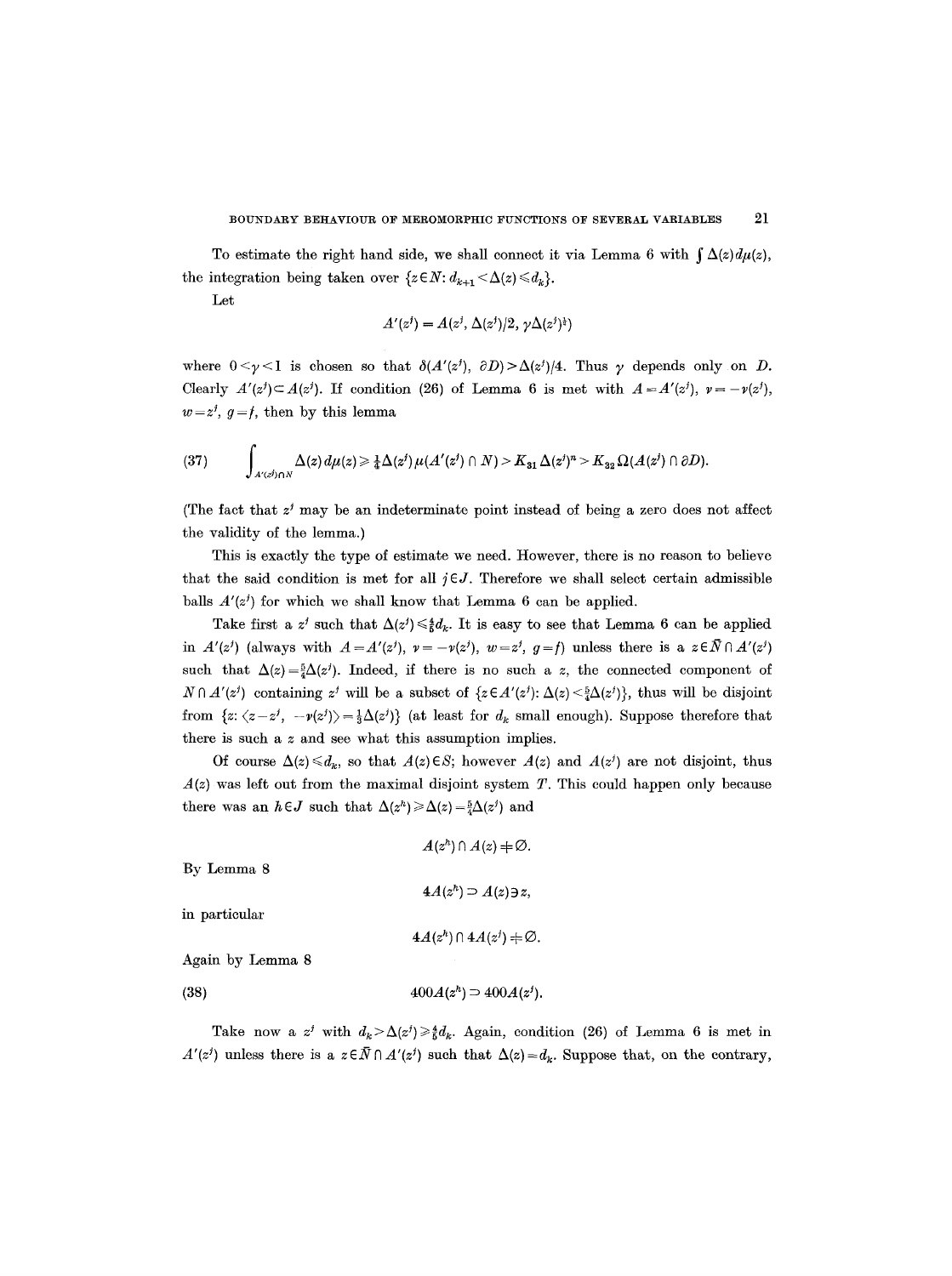there is such a z. Then  $A(z) \cap A(z) \neq \emptyset$ , thus  $A(z) \notin T$ . Therefore there is an  $i \in J$  such that  $\Delta(z^i) = d_k$  and  $A(z^i) \cap A(z) \neq \emptyset$ . Hence

$$
4A(zi) \supseteq A(z) \ni z \in A(zi),
$$
  

$$
400A(zi) \cap 400A(zi) \neq \emptyset.
$$

(39)  $1600A(z^i) \supset 400A(z^j)$ .

Motivated by all these, call an index  $j \in J$  irrelevant if  $\Delta(z^j) \leq d_k$  and either there is an  $h \in J$  such that  $\Delta(z^i) \leq \Delta(z^h)$  and (38) holds or there is an  $i \in J$  such that  $\Delta(z^i) = d_k$  and (39) holds. Otherwise j will be called relevant; their set will be denoted  $J_0$ .

Relevant indices are important to us by two reasons. First, by what has just been demonstrated, for a relevant index j such that  $\Delta(z') < d_k$ , Lemma 6 can be applied to yield (37). Secondly, for any  $j \in J$  there is a relevant  $i \in J_0$  such that (39) holds. Therefore

$$
V_k \cap \partial D \subset \bigcup \{\partial D \cap 1600A(z^i): i \in J_0\}
$$
  
= 
$$
\bigcup \{\partial D \cap 1600A(z^i): j \in J_0, \Delta(z^i) < d_k\} \cup \bigcup \{\partial D \cap 1600A(z^i): i \in J_0, \Delta(z^i) = d_k\}.
$$

The sets  $A(z^i)$  being disjoint, the second union is of measure less than  $K_{28}\Omega(W_k \cap \partial D)$ . For the members of the first union (37) holds; considering that the sets  $A'(z')$  are disjoint as well, we obtain

$$
\Omega(\bigcup {\partial D \cap 1600} A(z^j); j \in J_0, \Delta(z^j) < d_k)
$$
\n
$$
\leq K_{33} \sum_{j \in J_0, \Delta(z^j) < d_k} \Delta(z^j)^n \leq K_{34} \sum_{j \in J_0} \int_{A'(z^j) \cap N} \Delta(z) d\mu(z) \leq K_{34} \int_{N \cap D_{d_{k+2}} \setminus D_{d_{k-1}}} \Delta(z) d\mu(z).
$$

All added up

$$
\Omega(V_k \cap \partial D) \leq K_{29} \Omega(W_k \cap \partial D) + K_{34} \int_{N \cap D_{d_{k+2}} \setminus D_{d_{k-1}}} \Delta(z) d\mu(z),
$$

which, on account of the Blaschke condition, implies  $(34)$ .

*Step 3.* Let now the sequence  $d_k$  be defined by

$$
\log d_{k+1} = \gamma d_k^{-1/2} \log d_k.
$$

 $(y$  was the constant figuring in the definition of  $A'(z)$ .)

thus

By Lemma 8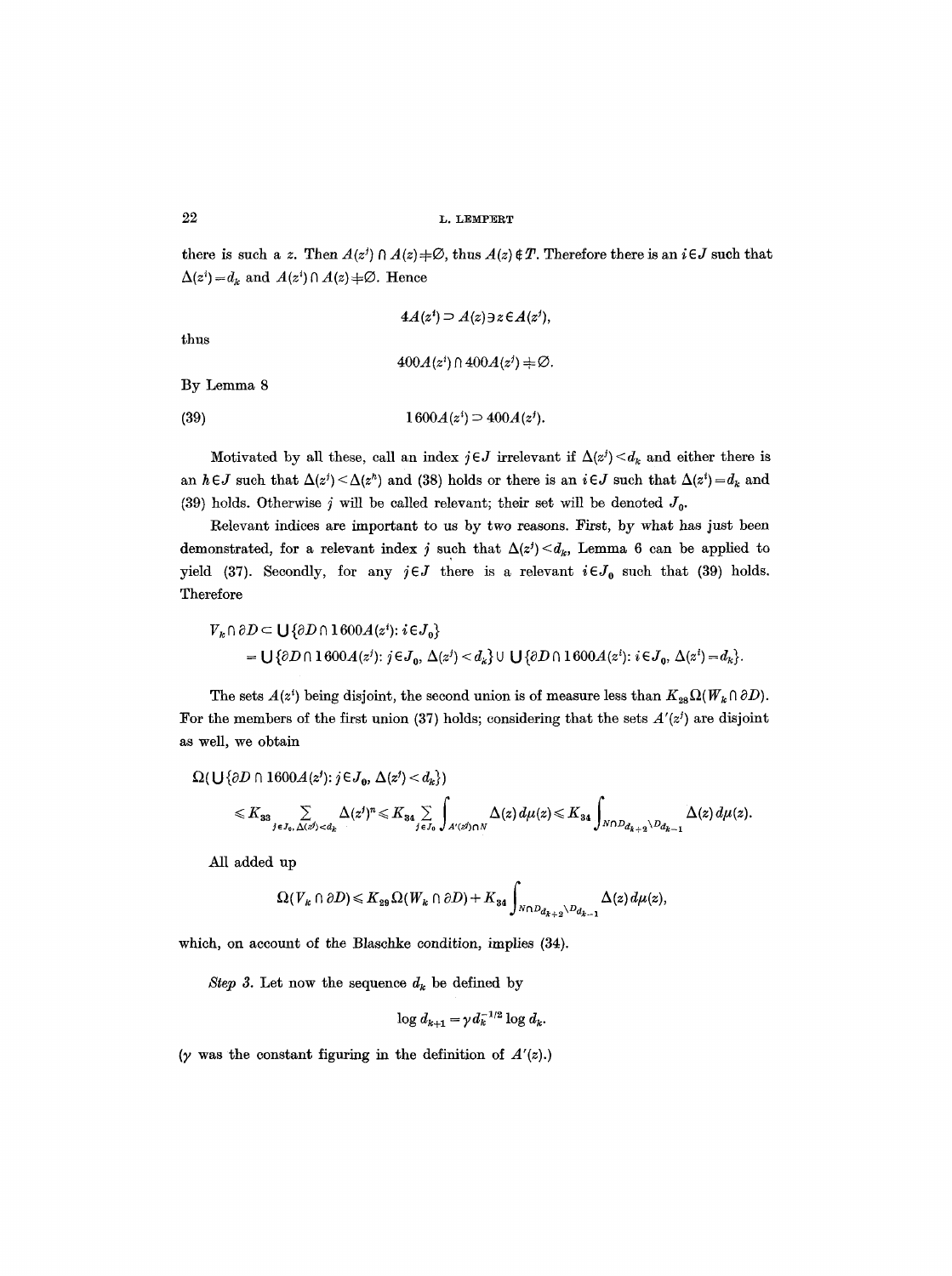Fix again k, and for  $d_k \leq \Delta(z) \leq d_{k-1}$  define

$$
\xi \widetilde{A}(z) = A\left(z; K_{22} \xi \Delta(z), K_{23} \xi \Delta(z)^{1/2} \frac{\log \Delta(z)}{\log d_k}\right),
$$
  

$$
\widetilde{A}'(z) = A\left(z; \Delta(z)/2, \gamma \Delta(z)^{1/2} \frac{\log \Delta(z)}{\log d_k}\right).
$$

It is easy to check that an analoguous result to Lemma 8 holds: if  $0 < \xi < 10^6$  and  $\xi \tilde{A}(z) \cap \xi \tilde{A}(z') + \emptyset$ , then

(a)  $4\xi \tilde{A}(z) \supset \xi \tilde{A}(z')$  if  $\Delta(z) \ge \Delta(z')$ ; (b)  $100\xi \tilde{A}(z) \supset 100\xi \tilde{A}(z')$  if  $\Delta(z) \ge \frac{5}{4}\Delta(z')$ .

Putting  $\tilde{A}(z) = 1 \tilde{A}(z)$ , we have

$$
W_k = \bigcup \{ \tilde{A}(z) : z \in \bar{N}, \Delta(z) = d_k \}.
$$

Let furthermore

$$
X_k = \bigcup \{ \tilde{A}(z) \colon z \in \tilde{N}, \Delta(z) = d_{k-1} \}.
$$

These formulae may seem to imply  $X_{k+1} = W_k$  but this is not the case. It should namely be remembered that the definition of  $\tilde{A}(z)$  depends on k.

It is easy to see that  $\sum \Omega(X_k \cap \partial D) < \infty$ . Indeed, denoting by  $B(z)$  the ball of radius  $(K_{22} + K_{23}/\gamma) \Delta(z)$  around z,

$$
X_k \subset Y_k = \{ B(z) : z \in \overline{N}, \Delta(z) = d_{k-1} \},
$$

and in the proof of Lemma 1 it has already been shown that  $\sum \Omega(Y_{\kappa} \cap \partial D) < \infty$ . Thus in order to prove (35) it will be sufficient to prove

(40) 
$$
\sum_{k=2}^{\infty} \Omega(W_k \cap \partial D) \leq K_{35} \sum_{k=2}^{\infty} \Omega(X_k \cap \partial D) + K_{36}.
$$

*Step 4.* (Proof of (40).) (Along the same lines as the proof of (34).) For fixed k let

$$
\widetilde{S} = \{\widetilde{A}(z) : z \in N, d_k \leq \Delta(z) \leq d_{k-1}\}.
$$

Select a maximal disjoint subfamily  $\tilde{T} = {\{\tilde{A}(z') : j \in J\}}$  of  $\tilde{S}$  as in Step 2, i.e. if  $\tilde{A}(z')$  is already chosen for  $i < j$ , let  $\tilde{A}(z^j)$  be disjoint from all  $\tilde{A}(z^i)$   $(i < j)$ , and if there are several candidates, choose one with maximal  $\Delta(z^j)$ .

Again, call an index  $j \in J$  irrelevant if there is an  $h \in J$  such that  $\Delta(z^h) > \Delta(z^j)$  and

$$
400\tilde{A}(z^h) \supset 400\tilde{A}(z^j)
$$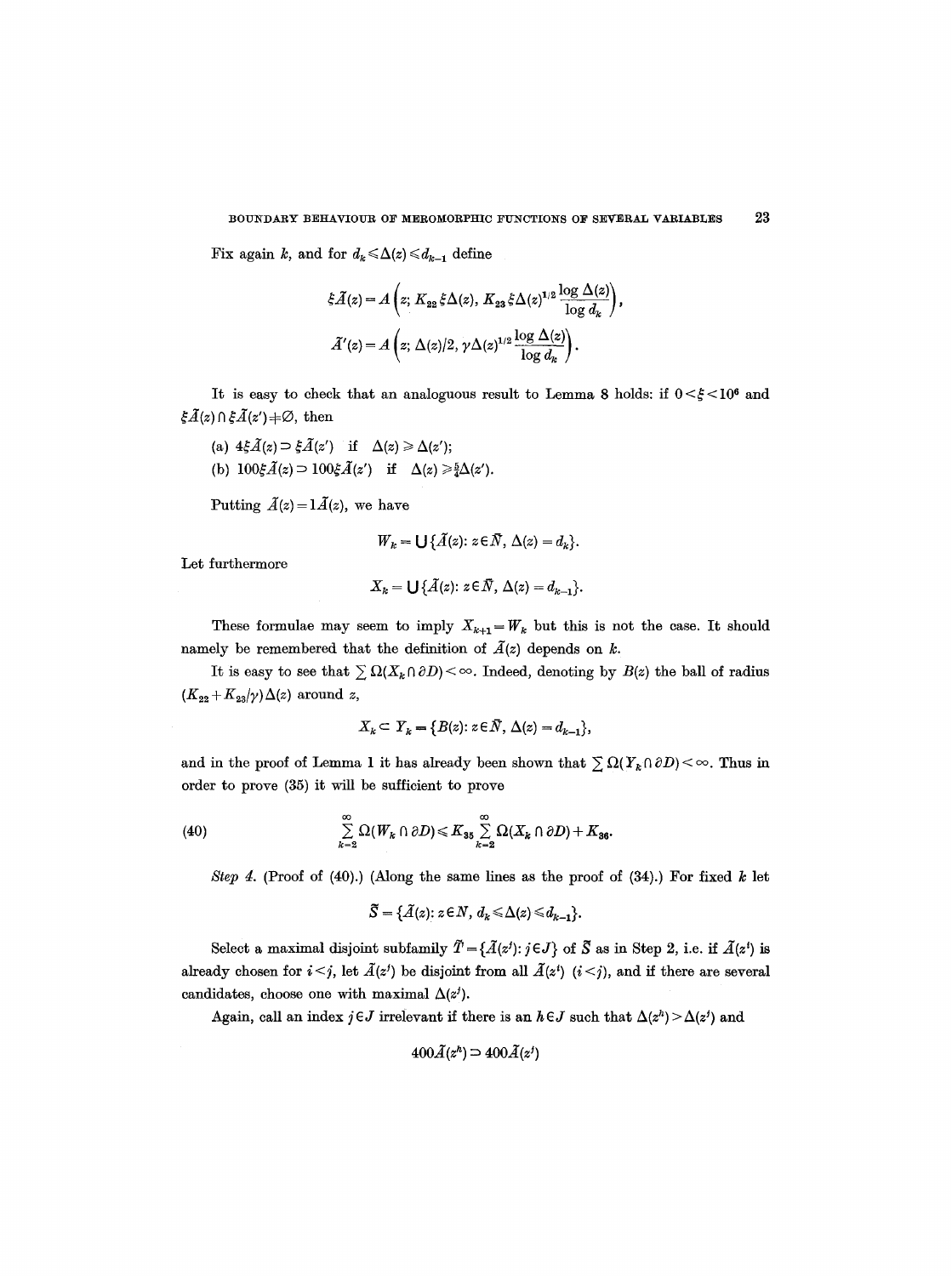or there is an  $i \in J$  such that  $\Delta(z^i) = d_{k-1}$  and

$$
(41) \t\t\t 1600\widetilde{A}(z^i) \supset 400\widetilde{A}(z^j).
$$

The relevant indices constitute the set  $J_0$ ; for every  $j \in J$  there is a relevant i such that (41) holds. Furthermore, if  $i \in J_0$  and  $\Delta(z^i) \leq d_k$ , then Lemma 6 can be applied with the cast  $A = \tilde{A}'(z^i)$ ,  $v = -\nu(z^i)$ ,  $w = z^i$ ,  $g = f$  to yield

$$
\int_{\tilde{A}'(z^i)\cap N}\Delta(z)\,d\mu(z)\geqslant \frac{\Delta(z^i)}{4}\,\mu(\tilde{A}'(z^i)\cap N)>K_{34}\,\Delta(z^i)^n\left(\frac{\log\,\Delta(z^i)}{\log\,d_k}\right)^{n-1}>K_{38}\,\Omega(\tilde{A}(z^i)\cap\partial D).
$$

Thus

$$
\Omega(W_k \cap \partial D) \leq K_{39} \sum_{i \in J_9} \Omega(\tilde{A}(z^i) \cap \partial D).
$$
  
\n
$$
\leq K_{35} \Omega(X_k \cap \partial D) + K_{39} \sum_{i \in J_9, \Delta(z^i) < d_{k-1}} \Omega(\tilde{A}(z^i) \cap \partial D)
$$
  
\n
$$
\leq K_{35} \Omega(X_k \cap \partial D) + K_{40} \sum_{i \in J_9} \int_{\tilde{A}'(z^i) \cap N} \Delta(z) d\mu(z)
$$
  
\n
$$
\leq K_{35} \Omega(X_k \cap \partial D) + K_{40} \int_{N \cap D_{d_{k+1}} \setminus D_{d_{k-2}}} \Delta(z) d\mu(z).
$$

In view of the Blaschke condition this implies (40). The proof of Lemma 7 is complete.

#### 9. Admissible limit

Again, we shall use the notations of Theorem 1 and Chapter 6.

THEOREM 3. *Under the assumptions of Theorem 1, f has a (finite) admissible limit in* almost every point of  $\partial D$ .

*Proof.* Of course, Lemma 7 remains true if N is replaced by  $N_w = \{z \in D : f(z) = w\},$ where  $w$  is any complex number. Choose a countable dense set of complex numbers  ${w_1, w_2, ...}$ , and consider a point  $\zeta \in \partial D$  which is not an admissible accumulation point of any  $N_{w_p}$ , and where f has a nontangential limit. Almost all points of  $\partial D$  are such. We are going to show that in  $\zeta$  the admissible limit exists.

Suppose that there is no admissible limit. Then there are two thoroughly inscribed parabolic cones  $E_{\alpha,q}(\zeta)$  and  $E_{\alpha',q'}(\zeta)$  such that  $\alpha > \alpha', q > q'$ , and a sequence  $\{z^{(k)}\}\subset E_{\alpha,q}(\zeta)$ ,  $z^{(k)} \rightarrow \zeta$ , such that

$$
\lim_{k\to\infty} f(z^{(k)}) = L + L' = \lim_{\varepsilon\to+0} f(\zeta - \varepsilon \nu(\zeta)).
$$

L may eventually be infinite.